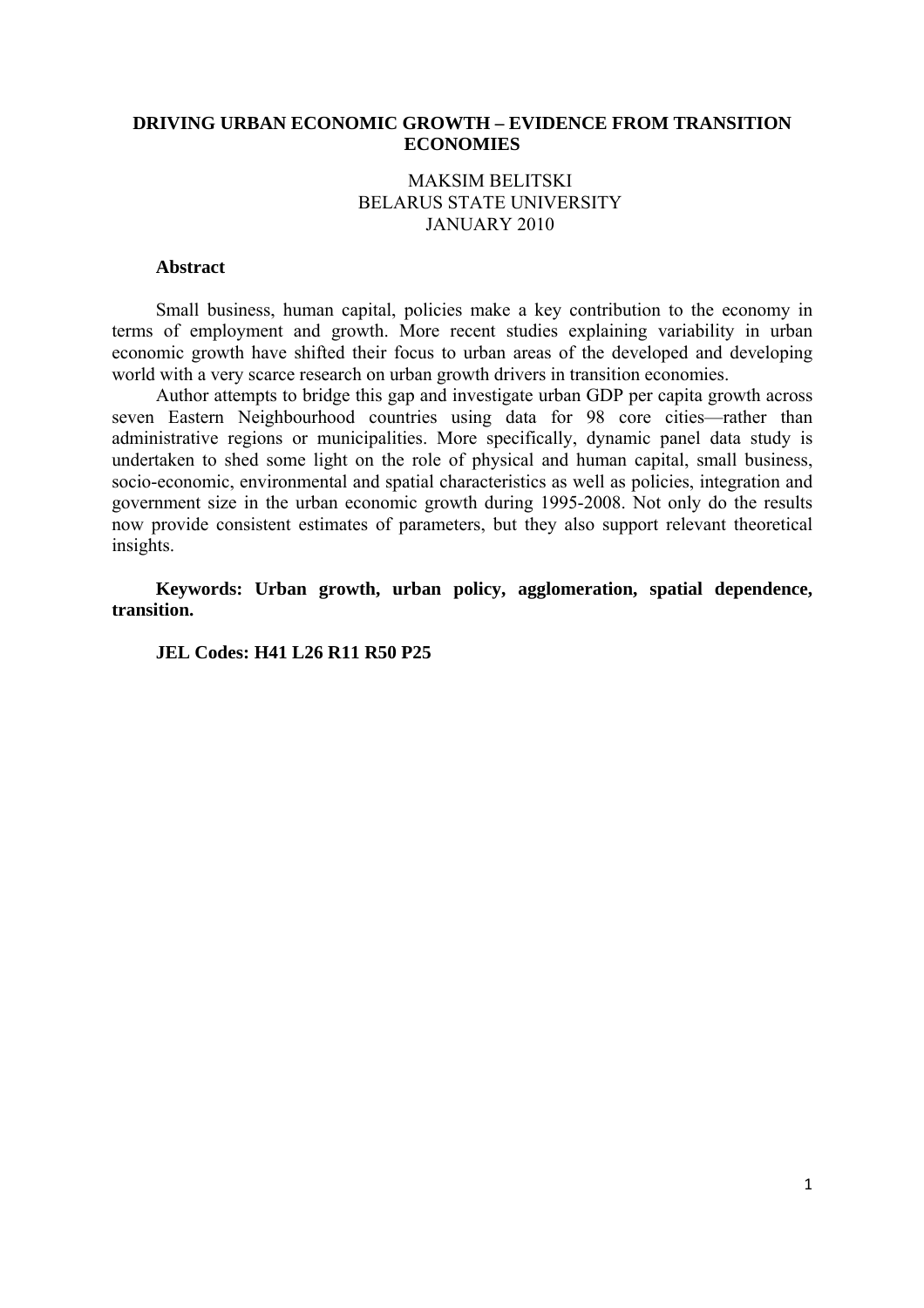#### **Introduction**

While there has been relatively little work on urban economies and economic growth in transition countries, this paper does not come out of a research vacuum. Some urban economists, notably Roback (1982), Glaeser et al. (1995), Cheshire and Magrini (2009) wrote explicitly about urban economic growth, mostly in a neo-classical framework assuming full spatial equilibrium. Moreover, growth economists from outside of urban economics, like Barro (1991) and Barro and Sala-i-Martin (1991, 1992 and 1995) have had important insights about the drivers of urban economic growth. In this paper, I will discuss the local roots of urban economic growth and agglomeration economies looking at the sample of countries of former Soviet Union (fSU).

Over the last twenty years, a large empirical literature has focused on determining the characteristics associated with the economic growth in cities and other local markets (e.g., regions, metropolitan areas). Major part of this research follows from the economic growth theory and cross-country growth (Owyang et. al. 2008). He emphasized the fact that cities within the same country represent a rich cross section of economies with relatively similar cultural and institutional characteristics, and that they constitute an attractive sample that can be used to test growth theories. According to Owyang et. al. (2008) a rich cross section of urban economies with relatively similar inherited from socialist system cultural and institutional characteristics may be efficiently used to test drivers of economic growth given that the majority of the economic activity of the fSU is traditionally located within urban areas. The countries analysed represent a space of geographically sticky people due to existence of national borders and working permits that citizens of the same block should apply for to be eligible to work in the other country. The reasons for ex-soviets low responsiveness to differences in opportunities across space and national barriers seem complex. The costs of movement are high compared to the USA or even European Union, because of transactions costs, housing, work, health insurance policies, etc.

Our research result that full spatial equilibrium does not hold in space of cities in the fSU which implies that people can improve their welfare by moving from one location to another whether that is between neighbourhoods in one city or from one city to another (Cheshire and Magrini, 2009). Differences in wages, quality of institutions, demographic and socio-economic structures make differences in the value of amenities across cities.

This paper also carries policy implications and provides an answer for a question whether it is reasonable to think of a single fSU 'urban system'; it sheds light on the mechanisms

producing urban growth adjustment and how national borders still constraint this; it reveals an important limitation of the Tiebout's (1956) logic. The issue in the context of fSU systems of local government is similar to those described by Cheshire and Magrini (2009), when 'one has to consider a world in which people are not perfectly mobile and there may be important classes of local public goods which have spatial spillovers associated with their consumption and/or their production' in a particular city or location.

In addressing questions of differential urban economic growth the question of the most appropriate spatial units to look at arises instantly. In the US, urban scholars use data for core-based metropolitan regions or so-called Core-based Statistical Areas (CBSAs).

Consistent data for all fSU countries analysed within the indicators of a primarily interest is available since 1990 with more extensive data since 1995. A definition of the corecity does not vary greatly across fSU and some country's definitions do usefully translate to others. For example, in Russia, Belarus, Armenia and Ukraine, until recently the concept of the agglomeration corresponded quite closely to that of a core-city, since land use planning in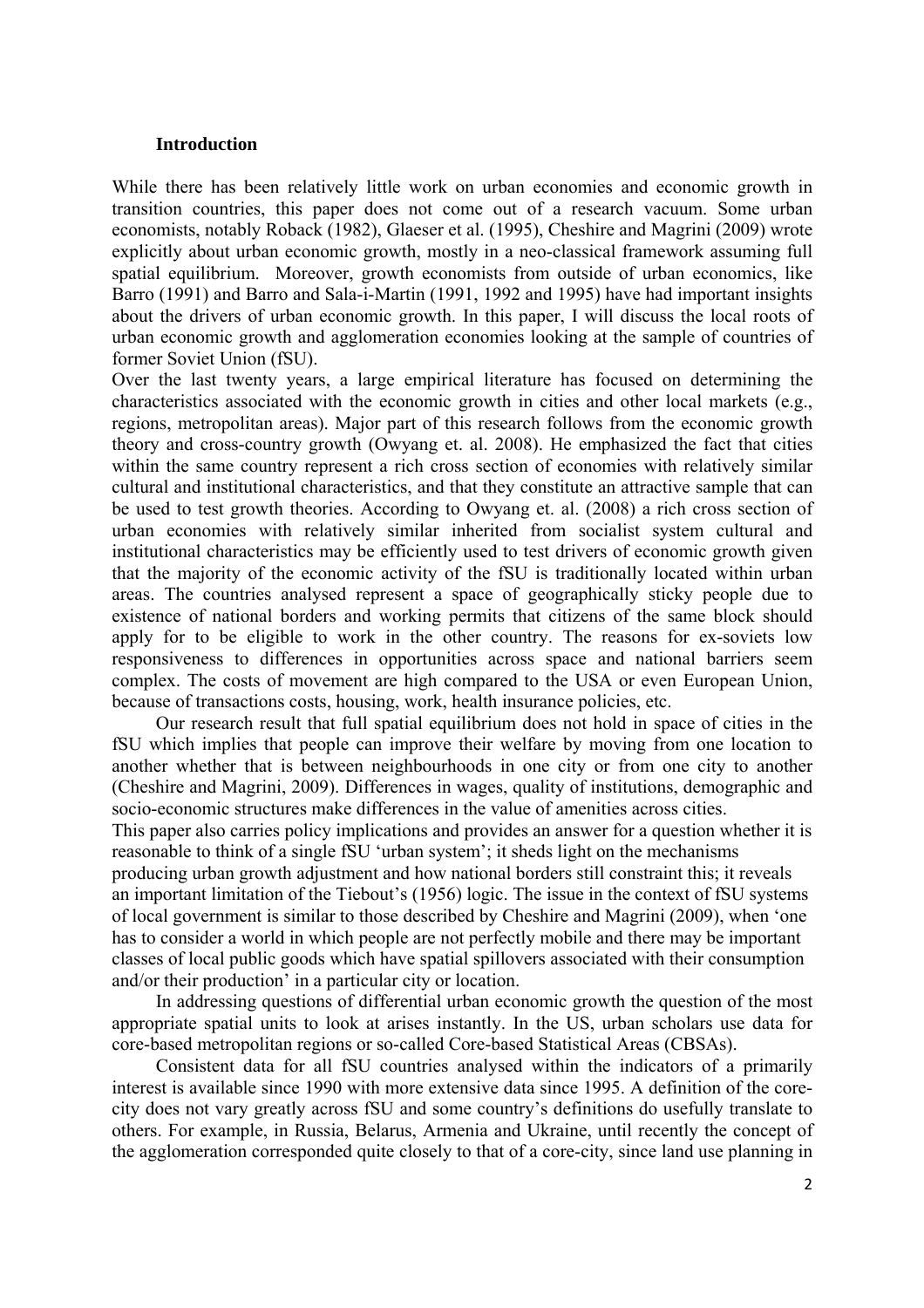these countries did not permit continuous expansion of built-up areas up to a regional level and did attempt to impose growth boundaries (e.g. same could be seen in the British and Dutch systems, unlike German or French). The data on 98 cities of the fSU, namely 54 cities in Russia, 6 cities in Belarus, 26 cities in Ukraine 5 cities in Georgia, 5 cities in Armenia and two capital-cities of Baku and Kishinev is now available for statistical analysis through CIS Urban Audit<sup>1</sup>. The analysis in this paper employs data for a specific definition of core-based city in the fSU as analogue to European Urban Audit.

Acknowledging the fact there has been more research on economic growth and city in the developed and developing countries rather than in emerging economies of transition the question to be further investigated is: why some cities in fSU so much more growing than others? New established capitals: Moscow, Kiev, Minsk and Tbilisi, and even regional cites such as Kazan, Belgorod and Vologda in Russia, Hrodna and Brest in Belarus seem almost magically growing in GDP per capita terms, but in declining cities in the South of Russia, Ukraine and Georgia such GDP per capita been very low. The League tables A1 and A2 of Top 10 and Bottom10 cities in terms of GDP per capita over a period of 1995-2008 demonstrate it in Appendix A.

The final objective of the paper is twofold. First, providing a background for future research on challenging the role of socio-economic, environmental and spatial factors in cities as well as policies, and the extent to which they account for GDP per capita growth. Second, understanding what contributes the most in urban economic growth as a driver of economic development and innovation, and policy makers need to take urgent action to boost their policies, implement local reforms and create ad-hoc spatial spillovers to build new and more responsible urban economic models in the fSU.

The paper proceeds as follows. The next section discusses theoretical issues of urban economics and growth. Section 3 describes the baseline, Section 4 - data and the methodology. Testing hypothesis and estimated results described in Section 5. Section 6 concludes.

#### **2. Theoretical foundations: approach and methodological issues**

Measuring drivers of urban economic growth in emerging economies may be difficult. In a sense, every city has its own specific characteristic and it's also troublesome to find the proxy for economic growth at the level of city. Using the GDP per capita growth rate to capture the level of urban growth does no weighting for the size of city and population. The history of the literature on Urban Economics and Growth in Transition economies is poor, however allows us to look quantitatively at the history of the urban growth research in these countries. An electronic search brings up the word ''urban growth" and "transition economies" in 131 distinct articles in varies journals since the beginning of transition in 1990. At the same time, not all these article are about fSU countries, but also Southern Asia, South America and China. Restricting an electronic search to "urban economic growth" brings up the word "transition economies" in 91 distinct articles since the 1990. In many cases, the word "urban economic growth" occurs only once, often in the citation list.

The post-1990 articles that discuss urban economic growth at any length generally focus on urban growth in Western Europe and the US (e.g. Glaeser et al. 1995; Cheshire and Magrini 2009; Duranton and Puga 2004; and Rosenthal and Strange 2003, 2004) with a scarce research on transition economies of Eastern Europe and Russia. The cutting edge research journals during the period of 1990-2010 have published few articles about urban economic growth in transition economies. For instance, Journal of Urban Economics since 1990 has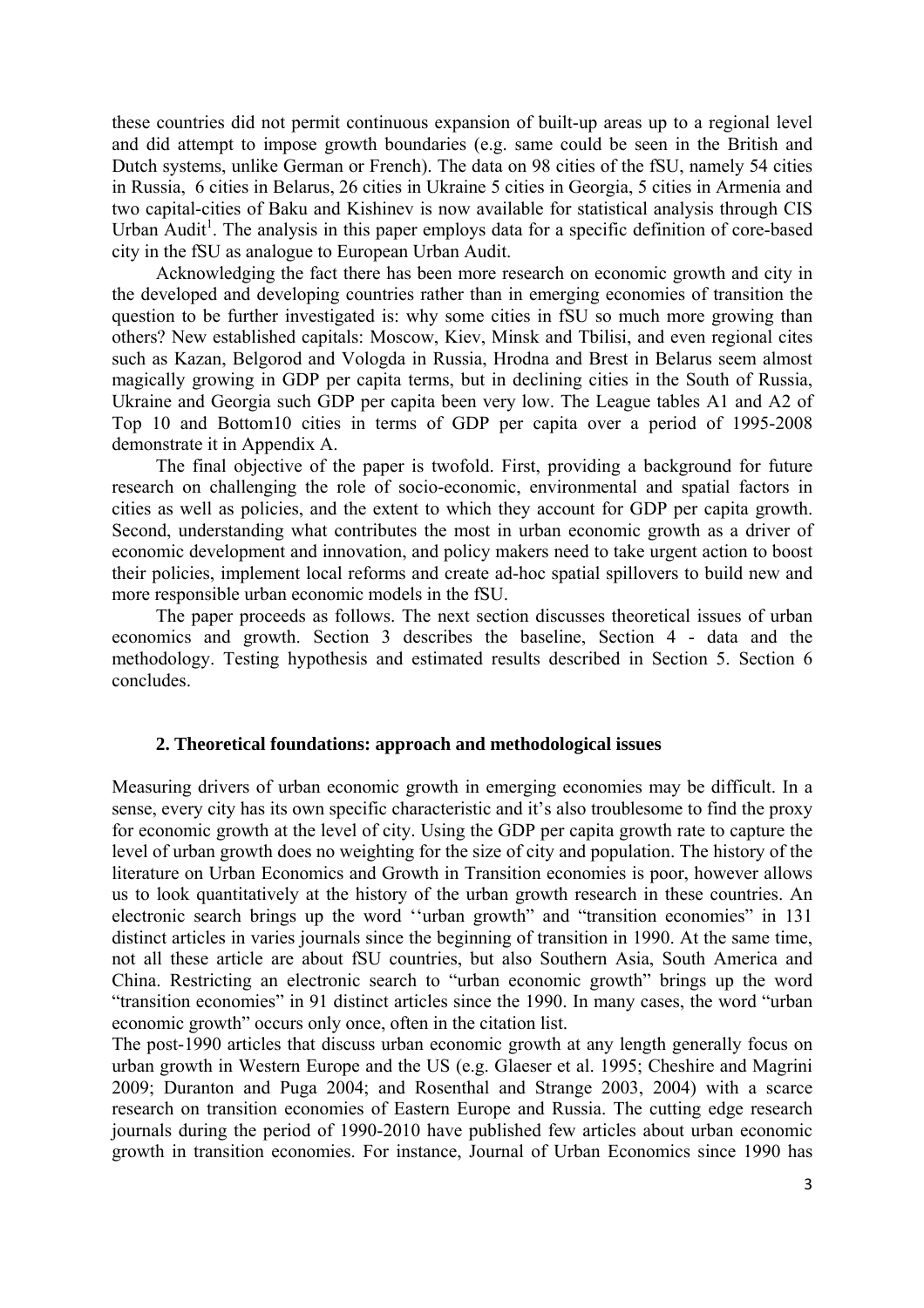published only one article by Sharma (2003) which examined growth rates of city populations in a time-series context using Indian population data from 1901–1991. The situation is similar at Regional Science and Urban Economics, with 1 paper of Henderson and Wang (2007) mentioning urban economic growth in Soviet block countries using GDP per capita data from the Penn World Tables website.

The situation is better with the Urban Studies with 7 papers on urban economic growth in transition economies since 1990 with 6 papers discussing Chinese cities and one English cities. There is still no emphasis on transition economies of Eastern Neighbourhood.

This paper aims to bridge this gap. We employ dynamic panel growth model, avoiding the convergence approach of the numerous studies following Barro (1991) and Barro and Sala-i-Martin (1991, 1992 and 1995)<sup>2</sup>. The beta-convergence approach was questioned by promising scholars (e.g. Magrini, 2004; Cheshire and Malecki, 2004; Cheshire and Magrini, 2009) as less informative for both theoretical and empirical reasons. Indeed, the betaconvergence approach includes the initial level of GDP per capita as an independent variable (with a range of additional control variables to account for differences in steady states and idiosyncratic 'shocks') and tests whether poorer cities/ regions at the start of the given period grow faster on average than those that were richer. This provides a measure of their rate of convergence. Should the units of observations be subdivisions of national territories, such as urban areas, then the statistical approach would be to include city dummies to control for all country-specific omitted variables as advised by Cheshire and Magrini (2009). On theoretical grounds, the final preference was not to use city dummies to control for city-specific effects (such as the economic cycle, local and national policy differences, etc.) affecting urban economic growth, but to include the lagged rate of growth of the GDP per capita of the city as an independent, so-called predetermined variable in a model. This comes from an importance of understanding better dynamic adjustment of urban economic growth and its differentials rather than to investigate b-convergence. The underlying view of London School of Economics, for example, is that urban economic growth differences are multivariate: the impact of some drivers is towards convergence (e.g. people and capital mobility, institutional and policy reforms within national and regional boundaries) while the impact of others is towards divergence (e.g. those involving agglomeration economies and dealing with effective market conditions). Finally, which effects dominate in any particular time period is to be further investigated and discussed by empirical researchers.

Based on enormous literature a number of theories can be identified as to likely to shape such cross-city variation, including (1) agglomeration economies; (2) availability of inputs to growth: human capital, including entrepreneurship, and the level of capital stock; (3) quality of institutions, government size and local reforms; (4) socioeconomic and demographic characteristics of cities; and (5) patterns of integration in space.

The first theory refers to local interactions that give rise to agglomeration spillover for urban economic developments have been extensively discussed in the surveys by Duranton and Puga (2004) and Rosenthal and Strange (2003, 2004).

Kiev and Moscow would have attracted people regardless of the existence number of population, small and large businesses in those cities. In many cases, however, urban growth is driven by the existing industrial structure of a city. People may cluster near potential customers or potential suppliers. Apparently, the hypothesis that agglomeration has a positive effect on urban productivity goes back to Marshall's (1920) and Chinitz's (1961) description of spillover benefits for a plant from other in the neighbourhood – information spillovers about technology, suppliers, purchases and market conditions (Fujita and Ogawa, 1982); scope for local intra-industry spillovers in specific activities; search for a matching improvements between workers and plants in local labour markets (Helsley and Strange,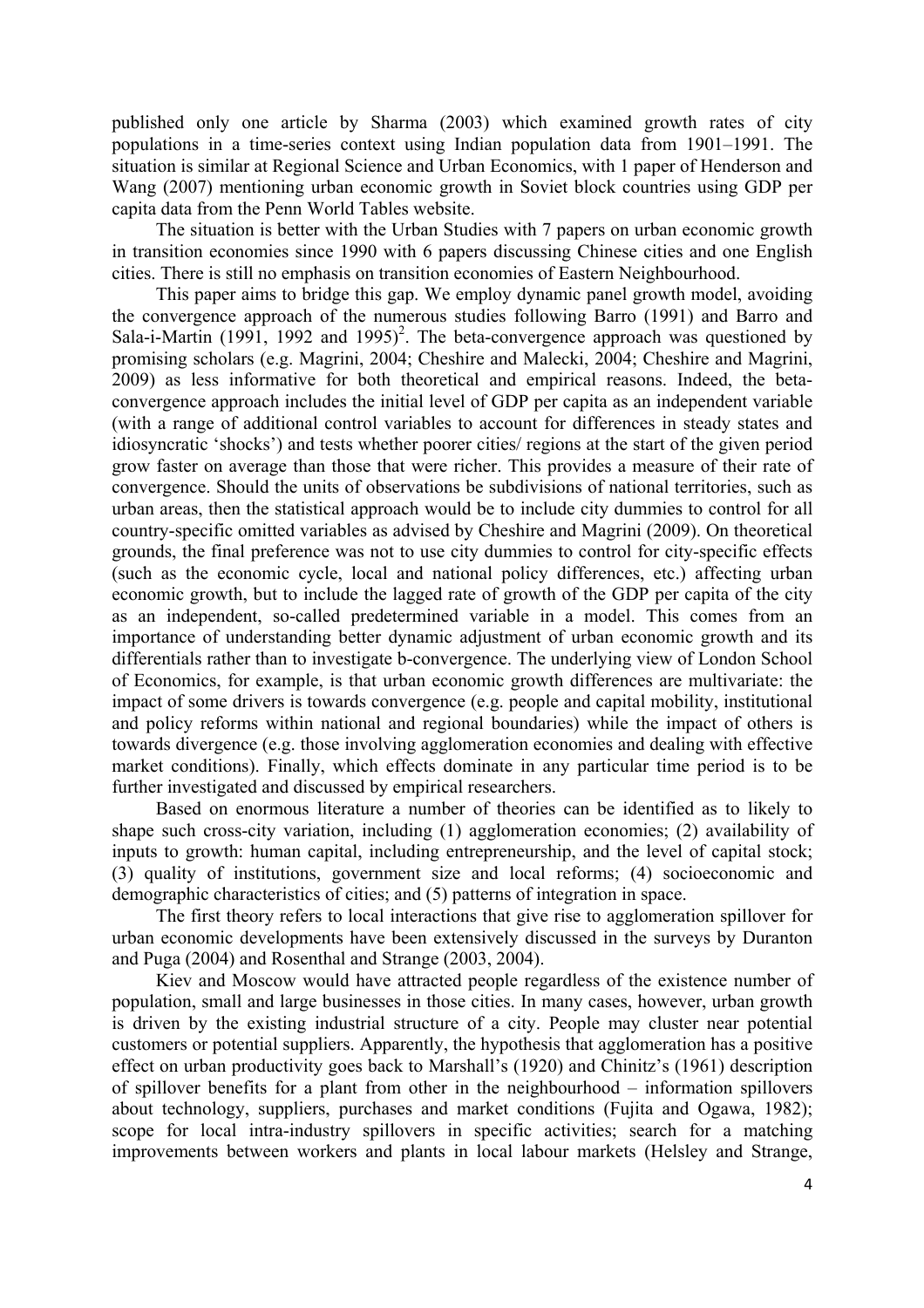1990; He and Pan, 2010). The scale of the urban environment may impact productivity through availability of a larger pool of workers and their skill diversity, co-location of firms across diverse industries, the proximity of customers and suppliers which reduce transport cost of trade and cooperation (e.g. Krugman, 1991; Agrawal et al., 2008; Gerlach et al., 2009). Agglomeration economies with large industrial clusters and developed networks in metropolitan areas (not necessarily capital-cities) are typical for FSU cities.

The simplest agglomeration economy is that proximity to suppliers and customers originating both from inside and outside the city, including a number of tourists and commuters, who visit a city for leisure and business reduces transportation costs and thereby increases productivity. To some extent, demographics of an area (e.g., number of residents or population density) are informative about the level of agglomeration economies. Capitalcities may not be the only drivers of agglomeration economies within fSU with a growing role of regional centres as business and social clusters.

#### *Definition 1: The urban economic growth is higher in agglomeration economies.*

Since the nineties the role of education and human capital externalities has been recognised as a key variable in theories of economic growth (Acs and Armington 2004). Models developed by Romer (1986), Bernanke and Gurkaynak (1992), Lucas (1988) and Krugman (1991) link these externalities within a geographically bounded region to higher rates of growth. Lucas (1988) show that the urban economies are the best spatial level to understand the mechanics of economic growth. Human capital benefits also sprout from educational institutional environment including colleagues and neighbours —through discussions, publications, talks and eventually may drive city productivity and growth. They show whether the evidence of a link between higher human capital within a geographically bounded region is or is not consistent with a spatialised adaptation of endogenous growth theory (Romer 1986, 1994).

The engine for growth can be as simple as a constant return to scale production function (the AK model) or more complicated set ups with spillover effects, increasing numbers of goods, increasing qualities, etc. There is also a connection between small business and urban growth discussed by Duranton and Puga (2001), Helsley and Strange (1990), Glaeser and Kerr (2009), Bosma and Schutjens (2009). One may expect economically more successful cities to be positively associated with the level of entrepreneurial activity. A wealthier business environment and city success associated with higher payoffs and productivity is likely to provide incentives to entrepreneurs in pursuing market (Claessens and Diankov, 2002, Glaeser, 2007), therefore revealing two-way interdependence between economic development and entrepreneurship.

Heterogeneity in returns to business across space will drive self-employed in the most profitable locations (Baumol 1990, 1993), due to differential supply of inputs, including finance availability.

# *Definition 2: Availability of inputs (e.g. human capital, including innovative and high-value added entrepreneurship, finance availability) foster local economic growth.*

The third area is entirely alternative; it relates to the wider issue of the provision of local public goods and better institutions with jurisdictional public good and institutional spillovers and spatially immobile people. Local economic policies aim to increase the rate of economic growth of the territory to which they are applied (Cheshire and Magrini, 2009).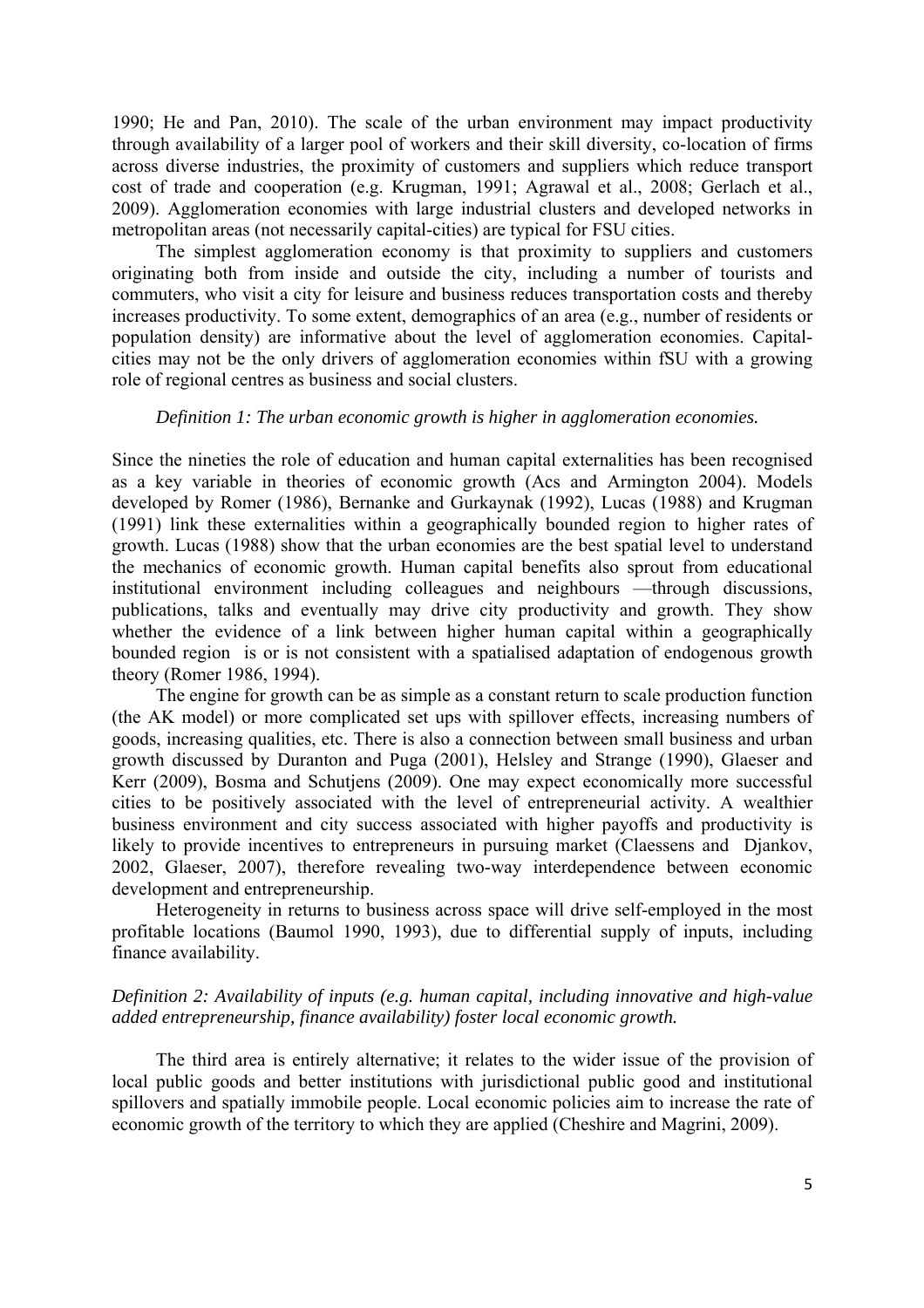Their hypothesis advanced is that 'clusters' are more likely to develop and are more effective if the administrative boundaries of the region in term of population more closely corresponded to those of the city. The logic underlying this was that the more closely these boundaries coincided, the smaller would be spillover losses of growth gains to agents in surrounding jurisdictions and the lower would be the transactions costs of forming a 'growth promotion clusters' because there would be fewer agencies involved.

The EBRD indicators, covering three broad aspects of transition: enterprises (incorporating small- and large-scale privatisation and enterprise restructuring); markets and trade (price liberalisation and competition, and trade and foreign exchange system); and financial institutions (banking reform) as well as a role of local government size were included in a model as an interplay of local policies and their impact on urban productivity. The indicators have since been broadened and refined (see Parker, 2009; Transition report 2010).

International economics explains different growth rates and income levels by emphasising specialisation, human capital and institutions. This framework can be adapted to the analysis of metropolitan growth (Storper, 2010).

# *Definition 3: Better local policies achieved in various aspects of transition facilitate economic growth.*

The fourth theory follows endogenous growth theory logic. It implies that places may differ in the in socioeconomic, environmental and demographic characteristics changing the patterns of local economic growth. The first is the spatial unemployment rates. If a city's growth rate is negatively influenced by a concentration of unemployment in it at the start of the period, then a concentration of unemployment in closely surrounding cities should also have a negative impact. This is not the case of fSU cities with sticky people restricted from moving from one city to another across the countries<sup>3</sup> and a long-lasting experience of "propiska" – obligatory registration which still exists in Russia, Ukraine and Belarus.

The second is demography, more specifically the prevalence of young people in cities. A number of research studies confirm that age and working experience are significant determinants of entrepreneurial entry (Minniti et al., 2005). Being middle aged makes entrepreneurial entry more likely which can help economic growth to occur. Work experience has been shown to benefit entrepreneurial entry, and even more so high-growth businesses (Mandelman and Montes-Rojas, 2009). Acs and Armington (2004) examined the relationship between the local levels of human capital and firm formation rates and found that they differ with the share of adults with college degrees, especially for industries that normally require college-educated founders, suggesting that an important mechanism is the spillover of relevant knowledge. City welfare, i.e. proportion of people living below minimum consumption budget, level of income and higher pool of labour force are likely to provide extra benefits and cost incentives to entrepreneurs and multinationals in pursuing market opportunities in these cities boosting local economic growth (Henderson, 2002).

# *Definition 4: Endogenous characteristics of cities drive variation in urban economic growth.*

The fifth theory refers to the systematic spatial effects of integration across cities on urban growth. Clark et al. (1969), Cheshire and Magrini (2000) demonstrated a deep concern about these using as an independent variable the quantitative measures predicted by Clark before the impact of European integration was revealed. Theoretical developments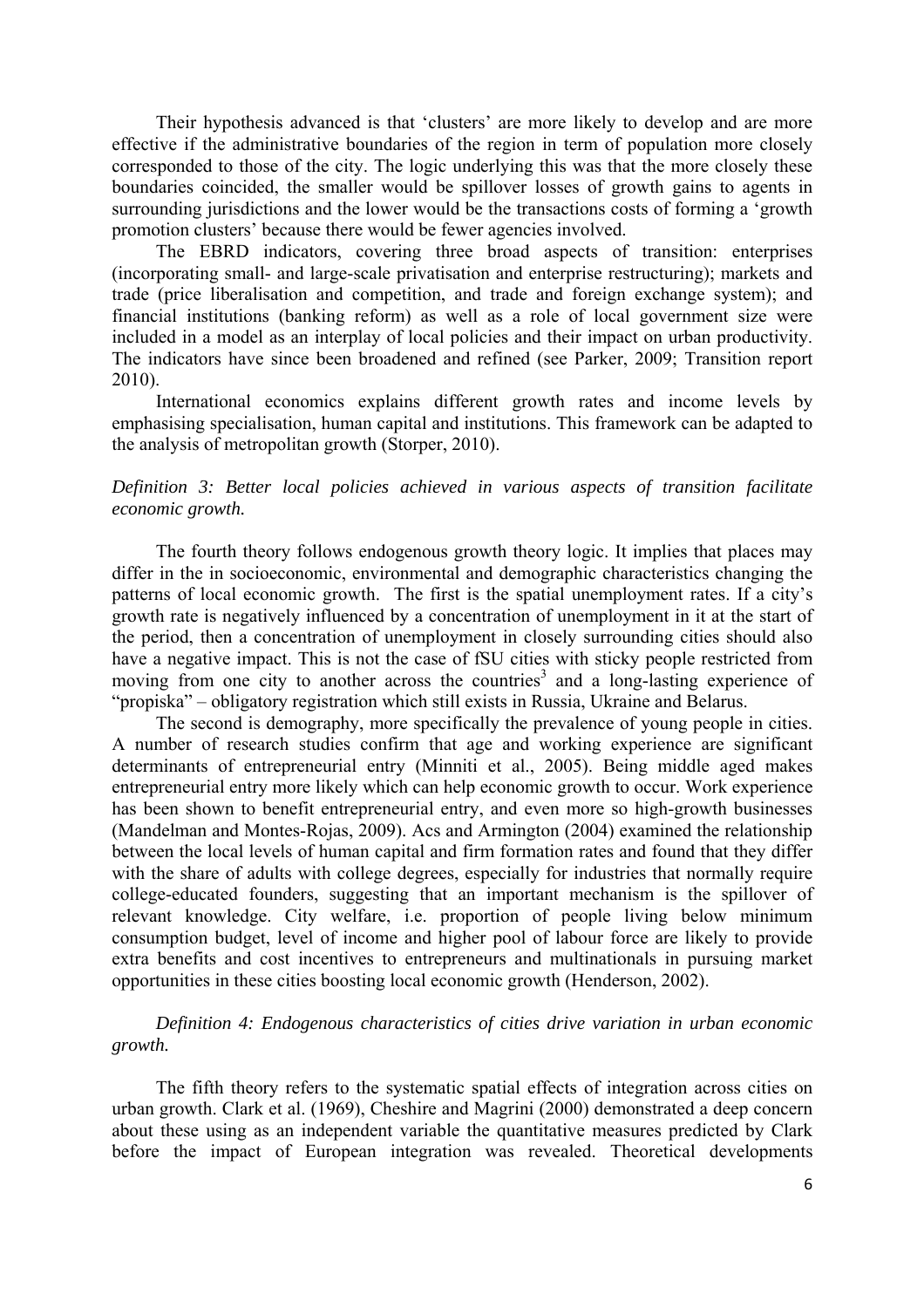summarized in Fujita et al. (1999) have also given a significant boost to interest in this potential source of differences in urban growth. In addition to the measuring Clark et al.'s (1969) and Cheshire and Magrini (2009) change in urban economic potential, associated with possible patterns of integration in Eastern Neighbourhood space. Since the urban economic growth is analysed one would expect interactions between the growth performances of neighbouring cities. Particular attention was paid to cross-sectional or spatial dependence (e.g. Florax et al., 2003; Moscone and Tosetti, 2010). Spatial dependence could be a sign of omitted variable(s). If there is a problem of spatial dependence, the model does not include variable(s) conditions and mechanisms that cause economic conditions in one city systematically to influence developments in its neighbours. If these variables are not included, therefore, not only may parameter estimates be inconsistent (although there are econometric fixes available) but also it should prompt researchers to find suitable (spatial) variables reflecting the location of the city relative to its neighbours raising the issue of spatial dependence (Cheshire and Magrini, 2009).

Theory suggests that there are important spatial adjustment mechanisms exist for labour markets, demography and socio-economic characteristics of a city conditioned on a level physical of accessibility and other spatially determined features of urban economies. For example, labour markets, demography and socio-economic characteristics of a city adjust to differences in ways conditioned on measures of accessibility.

*Definition 5: Spatial effects and patterns of integration across cities effect urban economic growth.* 

#### **3. The model**

 In this paper we adopt a production function approach. I assume a standard Cobb-Douglas production function with Hicks-neutral technical change:

$$
Y_{tt} = TFP_{tt}L_{tt}^{\alpha}K_{tt}^{\beta}
$$
 (1)

where  $i=1, \ldots 98$  is a city index;  $t=1995,\ldots 2008$  is a time index; Y is the GDP per capita in city i; L is labour input; K is private physical capital stock; TFP is total factor productivity representing technical change. I assume total factor productivity is driven by human capital, public expenditure and entrepreneurial activity:

$$
TFP_{it} = \theta_{it}A_{it}G_{it}E_{it}
$$
 (2)

where A is agglomeration economies effect on productivity, G is the public expenditure, E is the stock of entrepreneurial capital and  $\theta$  is the part of technical progress not caused by the factors mentioned.

Substituting (2) into (1) we obtain:

$$
Y_{ee} = \theta_{ie} A_{ie} G_{ie} E_{ie} E_{ie}^{\alpha} K_{ie}^{\beta} \tag{3}
$$

First, we can assume constant returns to private inputs (L and K) and perfect competition. This is the standard assumption that allows us to compute  $\alpha$  as the labour elasticity of output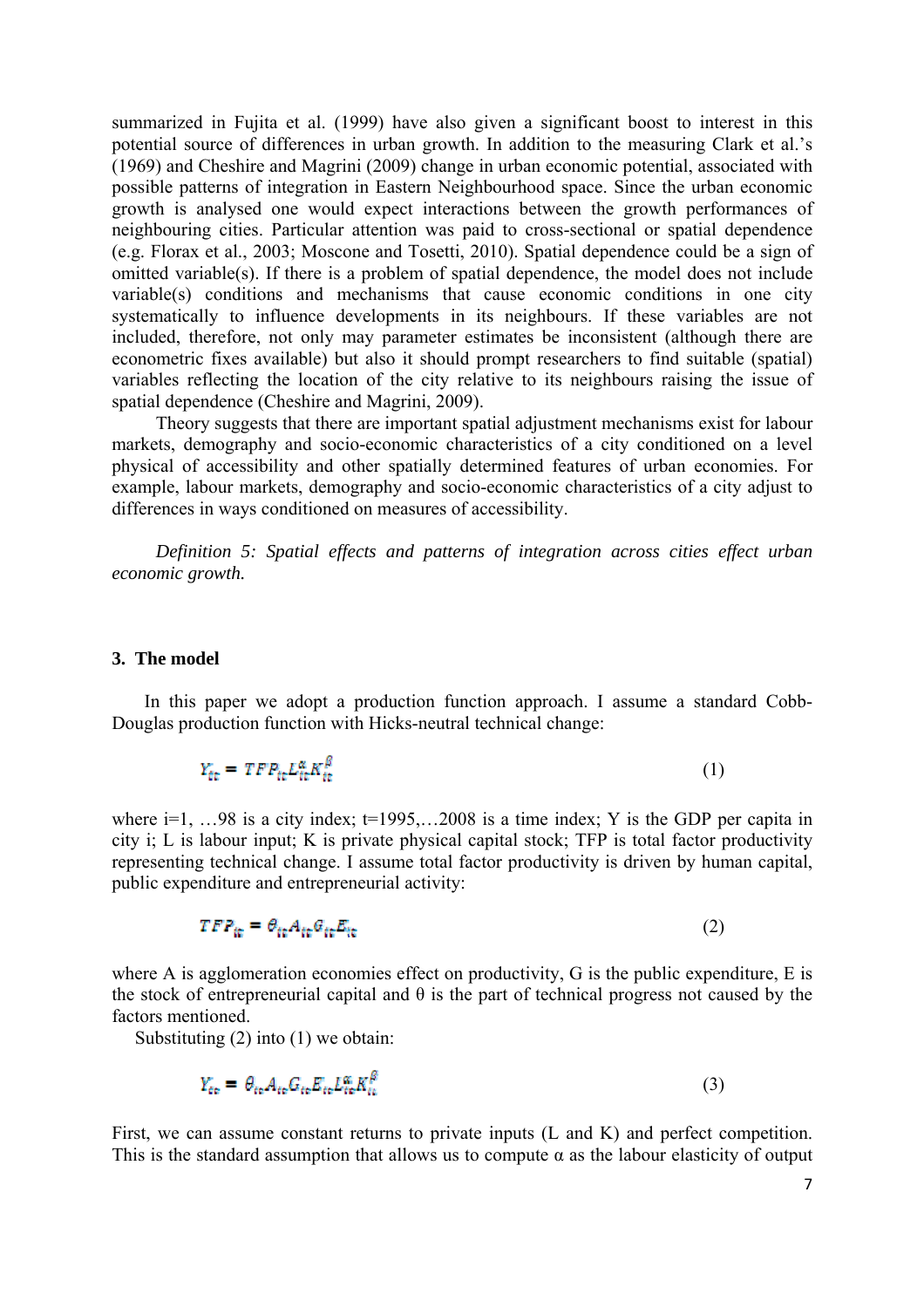and  $\beta=1-\alpha$  as the capital elasticity of output. In addition, we assume that the "unexplained" technical progress depends on city and time fixed-effects in the form:  $\log \theta_{\text{tr}} = \theta_t + \theta_t$ .

Thus, taking the log of (3) we estimate the following baseline equation:

$$
y_{it} = \theta_t + \theta_t + a_{it} + g_{it} + a_{it} + l_{it} + k_{it} + a_{it} \tag{4}
$$

where lower-case variables denote logarithms; θi and θt represent city and time-specific intercepts, respectively, that allow us to take account of city unobservable or omitted factors affecting spatial dependence across cities, economic growth and control for common cyclical dynamics or common output shocks;  $\varepsilon_{i,t}$  is a stochastic error term. The econometric technique does not require that elasticities be the same across cities, therefore in the empirical specifications we will not impose homogenous coefficients.

Equation (4) could be extended by including the effect of spatial spillovers, entrepreneurial culture and institutional spillovers as discussed in the previous section.

#### **4. Data and Methodology**

#### **4.1. Sample Description**

In this study an extensive data was utilized collected through Offices of National Statistics in Russia, Ukraine, Belarus, Moldova, Georgia, Armenia and Azerbaijan. Data on the number of Universities is taken from High educational establishments in CIS and Universities worldwide information resources<sup>4</sup>. Data on the availability of transsexual and gay escort across CIS cities is taken from 'Holiday sex guide'<sup>5</sup>. Transition Indicators scores on enterprises, markets and trade, financial institutions and infrastructure are taken from European Bank for Reconstruction and Development, Economic and research data<sup>6</sup>; index of economic freedom is taken from The Heritage Foundation<sup>7</sup>. Matched datasets called "CIS Urban Audit dataset" over the period of 1995-2008 and contains annual data on small business and urban socioeconomic, spatial and institutional characteristics of the FSU cities and other. The sample covers 98 cities from seven FSU countries<sup>8</sup> These cities, though varying in size<sup>9</sup>, are considered to be the most appropriate spatial units for modelling and analysis purposes (Fingleton, 2001; Fisher, 2009). The dataset is represented by 98 cities covering Russia (54 cities), Belarus (6 cities), Ukraine (26 cities), Moldova (1 city-capital), Georgia (5 cities), Armenia (5 cities), Azerbaijan (1 city-capital).

The basic method for defining the core-city analysed in this paper was to identify spatial units where there were at least 50,000 residents. These then define the 'city-cores'. Hinterlands were not defined from which more commuters flowed to the core than to any other, subject to a minimum cut-off level of commuting.

Overall, the following selection was employed criteria as in Urban Audit data<sup>10</sup>: approximately 40% of the national population should be covered by the CIS Urban Audit; all capital cities were included; where possible, regional capitals were included; both large (more than 250 000 inhabitants) and medium-sized cities (minimum 50 000 and maximum 250 000 inhabitants) were included; the selected cities should be geographically dispersed within each State.

#### **4.2. Variable Description**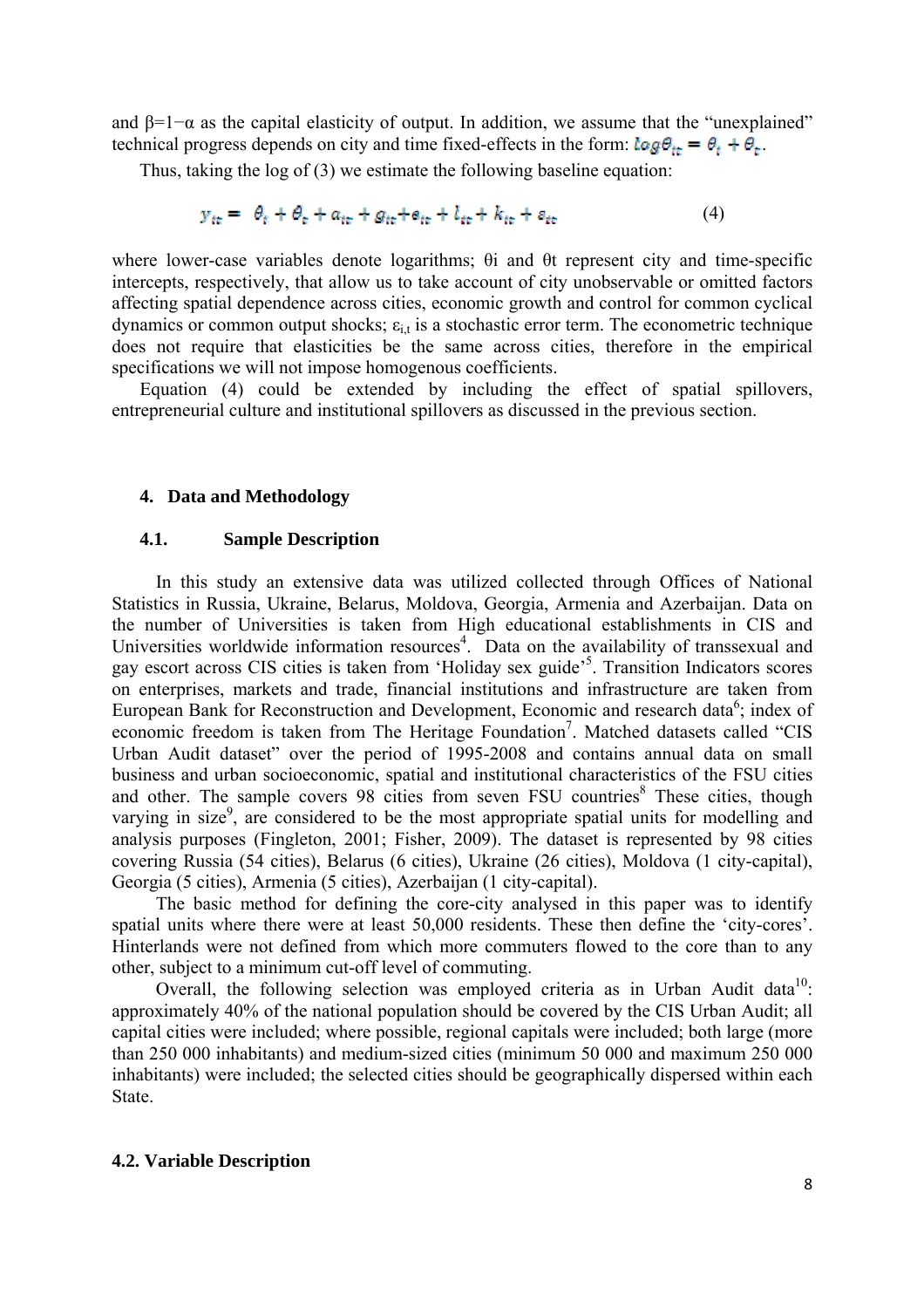GDP per capita growth taken in logs is used to measure urban economic growth. It has widely been used in a number of empirical studies in this area (Anselin and Rey, 1991; Cheshire and Magrini, 2009; Glaeser et al., 2010). In fact this is one of the variables most subject to distortion using NUTS city-level boundaries, because GDP is estimated at workplaces while people are counted where they live within a core-city. Because people can also commute to work across administrative boundaries, this means GDP per capita could be systematically overestimated for regions where the administrative boundaries exclude significant dormitory areas (e.g. Moscow, Saint-Petersburg, Samara and Kazan). In reality, this does not happen for a large number of FSU cities, so official figures will not systematically overstate city GDP per capita. The result is consistency in using GDP per capita proxy for urban economic growth.

Because of weak population decentralization over the period, the growth of GDP per capita could be overstated by some 20% for the largest four cities in Russia. There is a huge variation in the GDP per capita across our sample (see Table A1 and A2 for details). Interestingly, cities with the higher GDP per capita are both capitals and regional medium cities with the population over 4 million residents such as Moscow, Saint-Petersburg, Samara, Kazan and less than 400,000 residents as Brest, Hrodno, Syktyvkar and Belgorod. Table A3 provides variable definitions and descriptive statistics, while Table A4 shows the correlation matrix between CIS urban audit indicators pertaining to this study.

The GDP per capita for cities using the proportionate distribution of city population between regions at the same practical dates and applying these as weights to the relevant city GDP per capita<sup>11</sup>. To minimise the effects of measurement error, the start and end points of the series as the means for the first and last 3 years should be taken.

#### **4.3. Methodology**

Since the process of urban economic growth is costly and troublesome in terms of physical and human capital investment, implementing institutional and market liberalisation reforms, formulating employment and growth support programmes, one would expect the GDP per capita growth to adjust with delay to changes in socioeconomic, demographical, spatial and institutional characteristics in the city. Linear dynamic panel data model can help to better understand the dynamics of adjustment. The process of adjustment to changes in these factors may depend both on the passage of time—which argues for including several lags of these factors as regressors—and on the difference between equilibrium GDP per capita growth and the previous year's actual level—which argues for a dynamic model, in which lags of the dependent variable are also regressors.

In order to estimate/establish the determinants of urban economic growth the growth equation (4) could be written in the following structural form:

$$
y_{it} = \beta_1 y_{it-1} + \beta_2 X_{it} + \beta_3 Z_{it} + \mu_{it}
$$
 (5)

where the subscript i denotes the i-th town  $(i=1, \ldots, 98)$ , and the subscript t denotes the t-th year (t=1, ... 14),  $y_{\text{tr}}$  is GDP per capita of a city I at time t, taken in logarithms;  $y_{\text{it-1}}$  is its lagged value of GDP per capita (predetermined variable).  $X_{it}$  is a vector of potentially endogenous variables, namely logarithm of number of small businesses (E), unemployment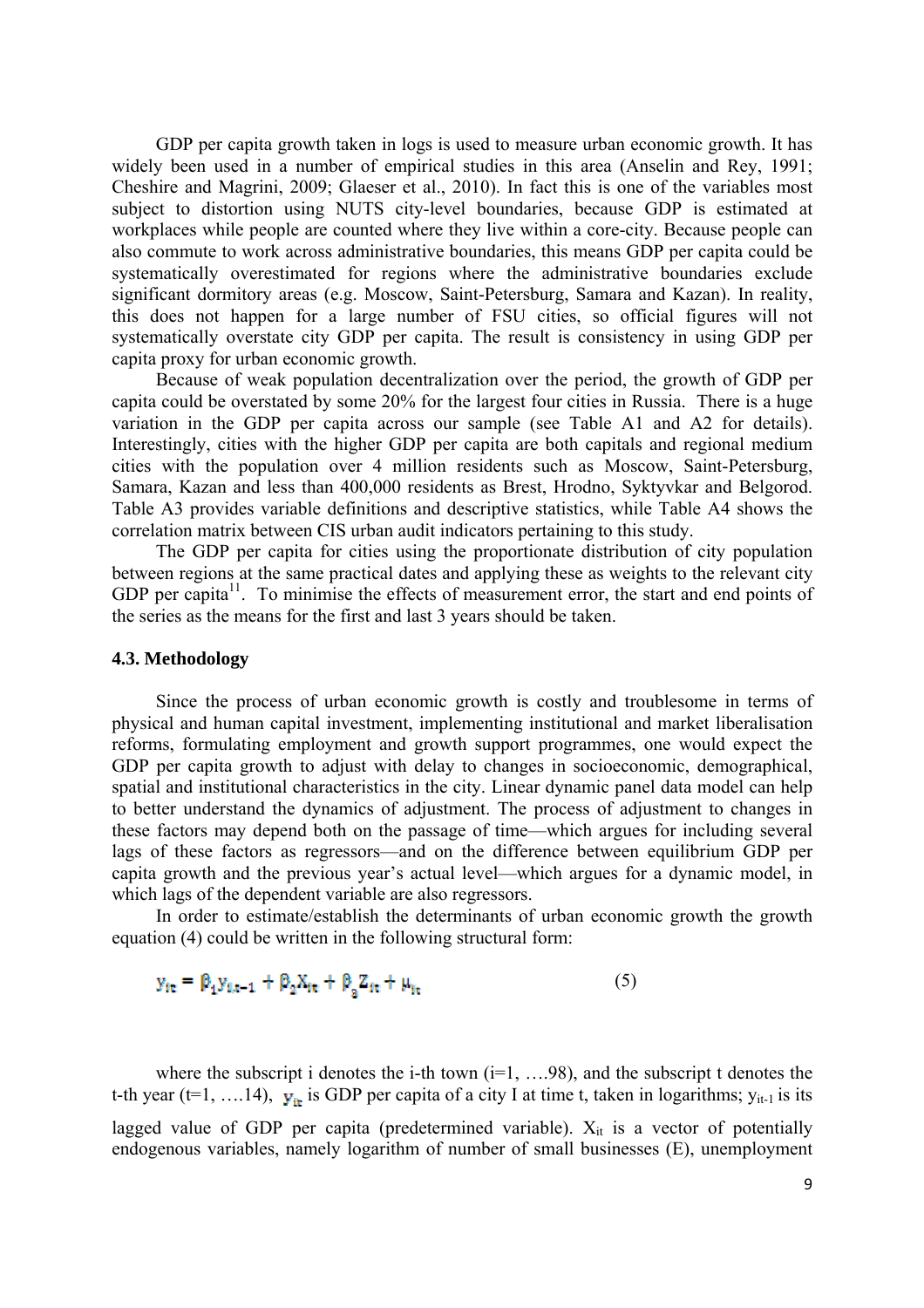rate, logarithm of capital investment per GDP (K), air pollution as a proxy for agglomeration effect (A) along with logarithm of population density;  $Z_{it}$  is a vector of strictly exogenous control variables (spatial spillovers, and institutional spillovers, etc.) listed in Table A3. The disturbance term is specified as the one-way error component model term:

$$
\mu_{it} = \theta_t + \varphi_{it} \quad i=1, \dots, 98 \quad t=1, \dots, 14 \tag{6}
$$

$$
E[v_i] = E[\varphi_{it}] = E[v_i \varphi_{it}] = 0 \tag{7}
$$

where  $\theta_i$  denotes a city specific effect. In order to capture year-specific effect I include time-dummies in the equation (5). The time effects  $\theta_r$  are assumed fixed parameters to be estimated as coefficients of time dummies for each year in the sample. This can be justified given the numerous policy interventions, development of informational infrastructure, databases, institutional and banking sector reforms, small and large scale privatisation in these countries.

The dynamic structure of the model (5) makes the OLS estimator upwards biased and inconsistent, since the lagged level of income is correlated with the error term. The within transformation does not solve the problem, because of a downward bias (Nickell 1981) and inconsistency. A possible solution is represented by the Generalized Method of Moments (GMM) technique. Blundell and Bond (1998) show that when  $\beta_1$  approaches to one, so that the dependent variable follows a path close to a random walk, the differenced-GMM (Arellano and Bond 1991) has poor finite sample properties, and it is downwards biased, especially when T is small. Bond (2002) argues that this is likely to be a serious issue for autoregressive model. Therefore, Blundell and Bond (1998) propose another estimator – the System-GMM– derived from the estimation of a system of two simultaneous equations, one in levels (with lagged first differences as instruments) and the other in first differences (with lagged levels as instruments). In multivariate dynamic panel models, the System-GMM estimator is shown to perform better than the differenced-GMM when series are persistent  $(\beta_1)$ close to unity) and there is a dramatic reduction in the finite sample bias due to the exploitation of additional moment conditions.

Instead of transforming the regressors to expunge the fixed effects, it transforms differences—the instruments to make them exogenous to the fixed effects. This is valid assuming that changes in any instrumenting variable  $w_{tt}$  are uncorrelated with the fixed effects—in symbols, that  $E[w_{ir}v_i] = 0$  for all i and t. This is to say,  $E[w_{ir}v_i]$  is timeinvariant. If this holds, then  $\Delta w_{i,i-1}$  is a valid instrument for the variables in levels<sup>12</sup>

In particular, there is evidence that using results obtained with the System GMM confirm that: the system-GMM lies between the upper and lower bound represented by OLS and LSDV; there is a gain in efficiency; and the instrument set is valid.

Whether these three conditions are met, the two-step system-GMM results can be taken as a benchmark for dynamic panel data models (Bond 2002; Hoeffler 2002). Table A5 reports model estimation results and discuss a set of instruments used for levels and differences equations. Acknowledging multicollinearity issues and theoretical insights seven specifications of the model in eq. (1) was applied. Note that two-step Sargan/Hansen test for overidentification does not reject the null. Not all the moment conditions are used and in fact the collapse option was invoked to reduce these moment conditions. The test for first-order serial correlation in residuals rejects the null of no first-order serial correlation, but does not reject the null that there is no second-order serial correlation. This is what we can expect in a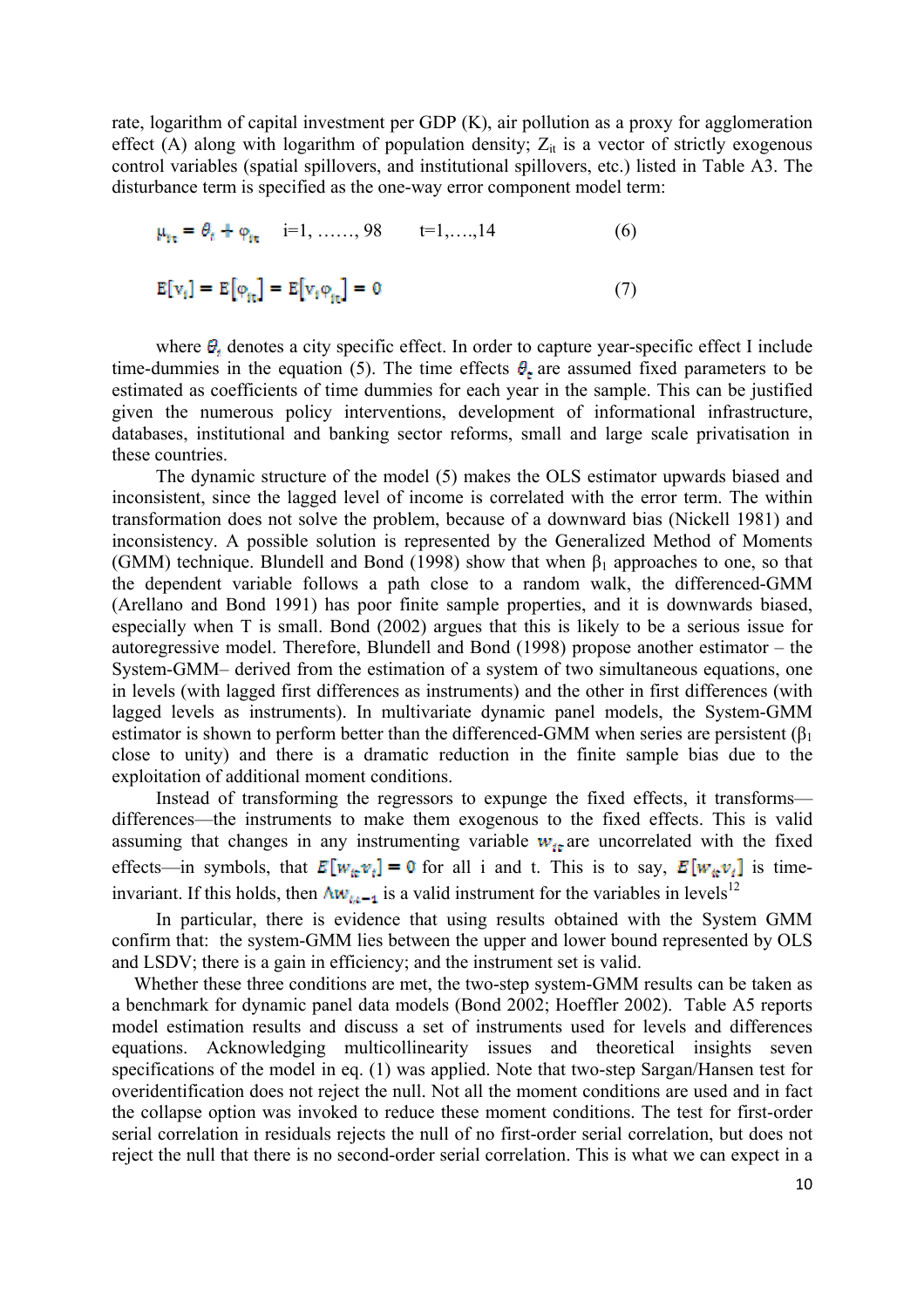first-differenced equation with the original untransformed disturbances assumed to be not serially correlated.

#### **5. Results**

This section explains the reasons for variable inclusion, hypothesis testing and discussion. In all models, the dependent variable was the annualised rate of growth of city GDP per capita at real prices from 1995–2008.

Other controls are designed to reflect underlying urban economic theory and evidence. The log of population size is included with the expectation that larger cities would have grown faster because of productivity gains in larger urban areas (e.g. Costa and Kahn, 2000; Cheshire and Magrini, 2000). This, however may not be the case of GDP per capita growth as productivity gains in larger urban areas may not be compensated increasing in number of residents who are unemployed (including cyclical unemployment) either look for a job or working in grey economy or work at home. The preferred specification is contained in the second column of Table A5. Higher population size has a negative effect on GDP per capita growth. Theory tells us that in an unregulated and unconstrained world, population density and agglomeration economies would be a positive effect on local growth. Population density and air pollution have been used in the literature as variables to proxy for potential agglomeration economies. However, rigid urban containment policies have, for example, been applied in FSU countries since 1950s so-called 'urban densification'. At the same time density of population is not sophisticated proxy for agglomeration economies as the number of residents is not consistent on the size of the city in FSU (city area, sq. km).

Although the population density coefficient is not significant the agglomeration hypothesis is supported. The effect of air pollution is consistent across all specifications, positive and statistically significant. It's also puzzling that city-capital dummy is not significant, although positive in the last, most robust specification (Henderson, 2002; Agrawal et al., 2008; Gerlach et al., 2009).

The theoretical reasons for expecting a concentration highly skilled human capital to have a positive impact on local economic growth as in Romer (1986, 1990), Krugman (1991) and Rosenthal and Strange (2008) adapted to a spatial context (Magrini, 1998; Barrios et al., 2007). Specifications (1-7) in Table A5 showed cities with higher capital investment and human capital concentrated in universities and their research institutes are likely to experience higher urban economic growth. Universities and research Institutions are necessarily related to innovation and high-value added entrepreneurship cooperating with small and large business, which sprouts in successful locations.

 The number of small businesses as a proxy for entrepreneurial activity (specification 1, 3-6) shows that entrepreneurship in fSU cities is likely to be necessity-driven and associated with basic low-scale business activities (Mandelman and Montes-Rojas, 2009). Necessity-driven entrepreneurship is more likely to take a form of self-employment or small business start-up (Korosteleva and Mickiewicz, 2010). The coefficients of number of small businesses growth emphasis that it sprouts in locations with lower opportunity costs of entrepreneurship, limited labour market opportunities to be employed by large business and multinationals as well as locations experiencing industrial structural changes due to massive privatisation or market liberalisation. In order to capture the phenomenon of innovativedriven entrepreneurship positive impact on local growth it is worthwhile to exploring the effect of resident's welfare on urban economic growth though entrepreneurship. An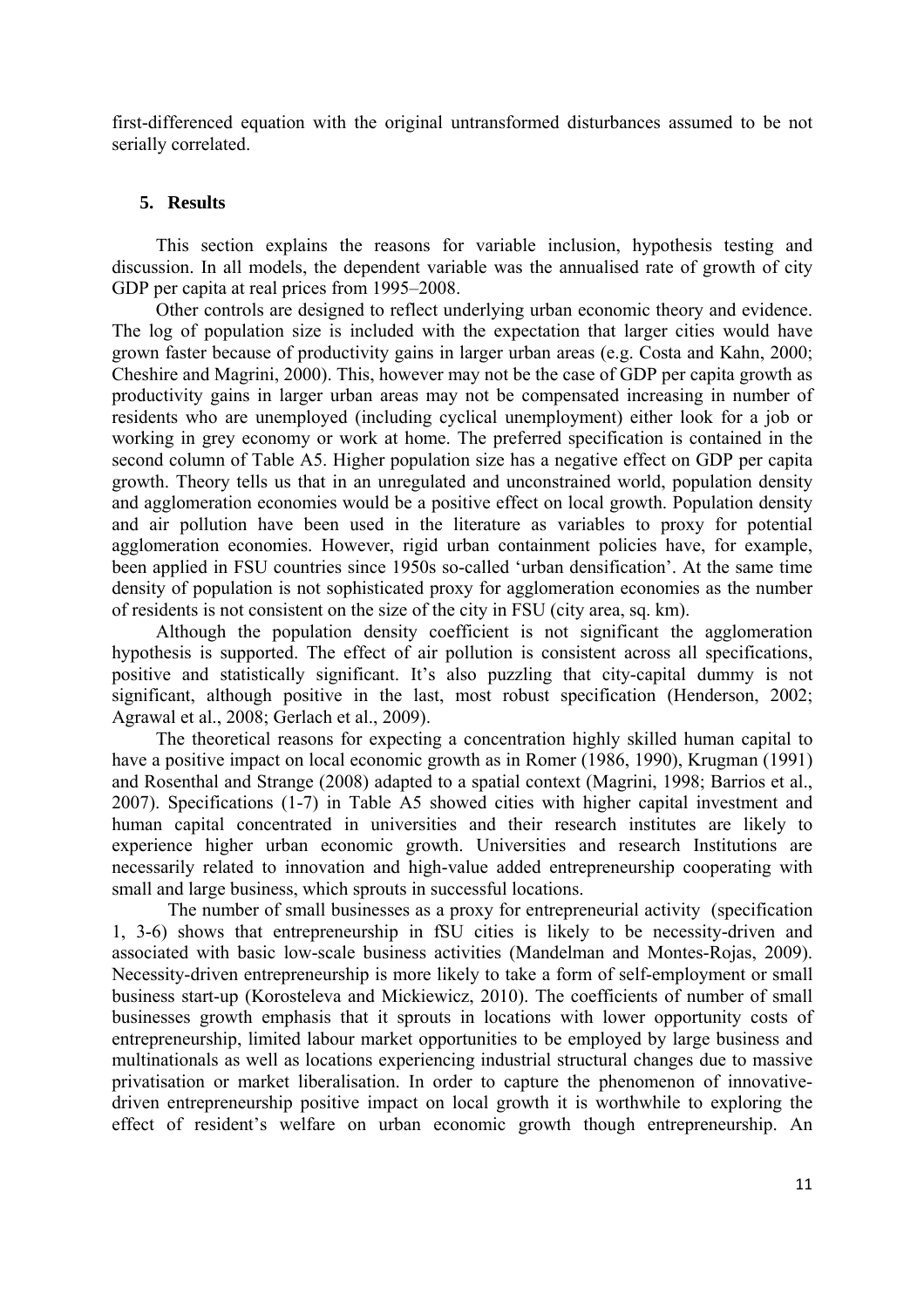interaction term of number of small businesses and nominal wages was used to chase this relationship which appeared to be positive and highly significant.

Regarding a third theory, the results from Table A5 have proved significant and negative impact of government size on local urban growth. The definition of positive effect of policies and higher institutional quality on local economic growth was supported with the coefficients of economic freedom, small-scale privatisation and banking reform been positive and significant (see specifications 3 and 7); coefficients of governance and enterprise restructuring been positive and significant (see specifications 4, 5 and 7). Model fails to support positive effect of large-scale privatisation, competition policies and price liberalisation on local economic growth as the coefficients are not significant, although the signs are positive.

We might further hypothesise the relationship between the local urbal growth and policies. Should the value of the coefficients be significant and very high, so that the size of the 'relevant' unit of government substantially (national/regional level) exceeded the size of the city, then the incentive to generate urban growth promoting policies for the city might weaken. The size of the city here is determined by population. The interests of the city would begin to be lost in those of the country, which might favour rural areas or smaller centres.

We support the fourth definition as endogenous city characteristics add to explaining a variation in urban economic growth across space. Proportion of residents living below minimum consumption budget are highly significant and negative, although unemployment rate and proportion of young person index as an indirect measure of young population (Minniti et al., 2005; Glaeser and Kerr, 2009; Fairlie and Robb, 2008; Doms et al., 2010) are not significant and negative. This is not puzzling, as lower opportunity costs and low welfare level will result in a necessity-driven entrepreneurship (Korosteleva and Mickiewicz, 2010, Estrin et. al. 2009) which does not help growth, rather illuminating the fact of weak economic endowments.

As an additional variable to account for systematic spatial patterns in growth "peripherality" dummy tested these explanations and further illuminated the drivers of differential urban economic growth rates. The conclusion is that cities in the FSU are not any more depended on Moscow as a former centre of venture and human capital in FSU. Cities behave like city-states confined by national boundaries. This implies that differences in GDP per capita across fSU cities not only reflect differences in productivity but also differences in welfare.

Additionally, to reflect spatial adjustment processes the values of latitude and longitude, are positive, but only latitude is significant. These variables control for citylocation, but along with Hansen J-statistics test and residual autocorrelation tests resolve control for cross-sectional independence in the model.

# **6. Conclusions**

The conclusion is, therefore, that by including variables reflecting theoretically relevant spatial and dynamic adjustment mechanisms, choosing System GMM approach it is possible effectively to eliminate problems of spatial dependence, endogeneity and control for time and city-level effects. If theoretically appropriate variables reflecting spatial processes are included and instruments are well specified, spatial dependence is eliminated.

The empirical evidence supports the main definitions:

1. Local differences in physical and human capital, innovative and high-added value (genuine) entrepreneurial activity are important factors in explaining differential rates of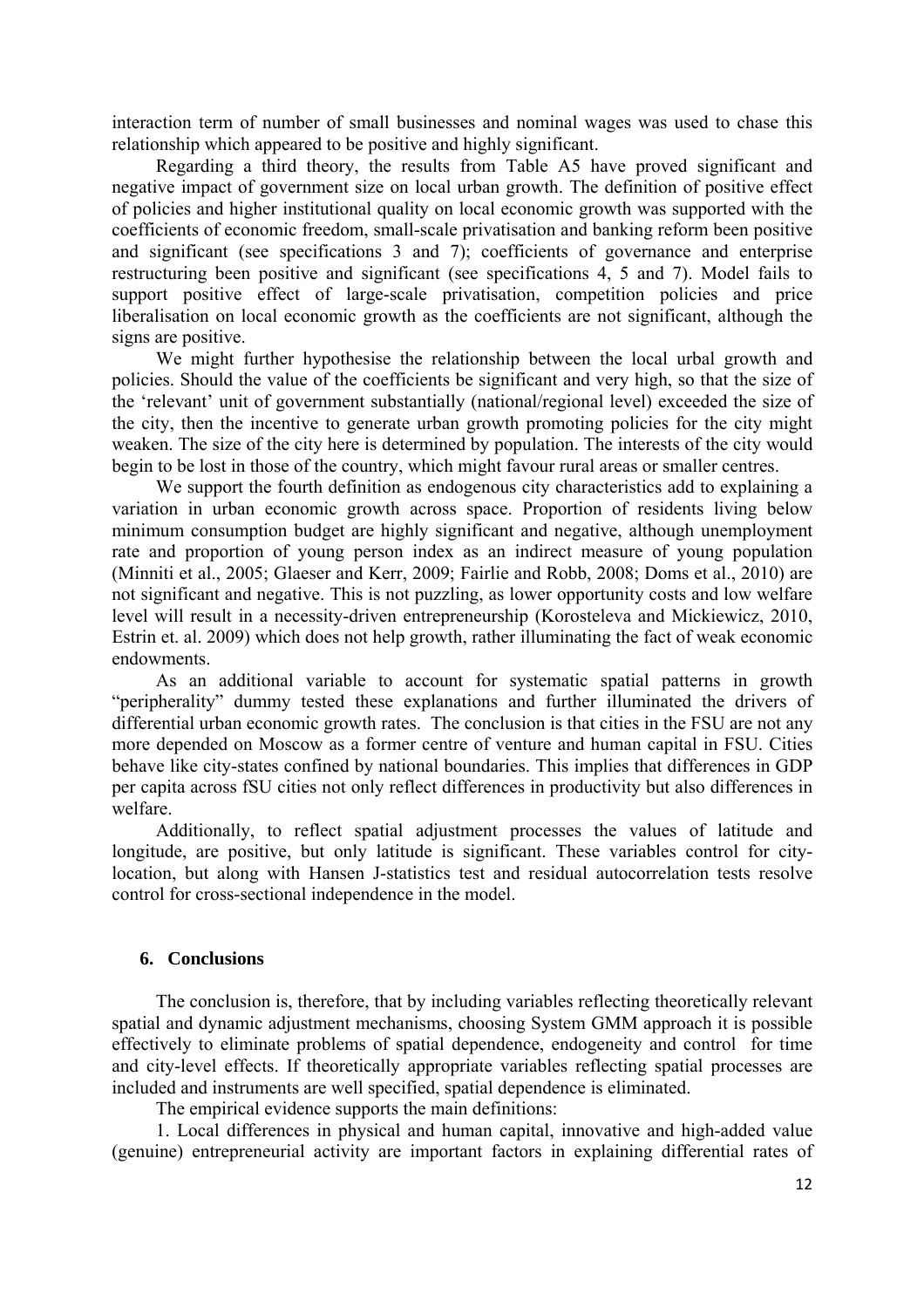urban economic growth. This provides support for the theoretical works on the significant role of human capital and innovation in regional economic growth.

2. Former Soviet Union integration hasn't had a significant impact in accelerating growth in cities gaining most in terms of economic potential—mainly 'core' cities—but at the same time, offsetting for all other factors including these systematic impacts of peripheral cities.

The results partially support the conclusion of Cheshire and Magrini (2006, 2009) that an assumption of 'full spatial equilibrium' is not appropriate in Europe holding true for the fSU with its geographically immobile population.

3. Policies such as small-scale privatisation, banking sector reform, governance and enterprise restructuring, economic freedom and government arrangements for cities systematically influence their urban economic growth performance. Where there is a jurisdiction approximating the boundaries of an economically self-contained city, economic growth should be stronger, other factors equal.

4. Agglomeration economies affect local growth. This is interesting in the debate about the agglomeration economies as a main source of growth, since it implies that it is not population density per se in case of FSU cities, but opportunities for productive interactions: innovative and genuine entrepreneurial start-up, city location, plant's cooperative networks with each other, suppliers, access to bigger market.

While density theoretically should rise with city size, which does not always hold for the FSU cities it is a negative since it reduces the propensity for productive interactions other things equal by raising congestion and the price of urban space as proved by Cheshire and Magrini (2009).

5. In explaining difference in rates of urban economic growth and in choosing where to live we turn to highly skilled workers, level of poverty, opportunity cost of doing business and employment opportunities (unemployment rates) and business freedom – one of the main messages for policy makers.

Policies that foster local economic growth are not conceived as being just initiated to capital investment, supporting innovative business nor even, necessarily, with promoting local growth through policies (e.g. market liberalisation, freedom for doing business, etc). Policies may start from less bureaucratic local councils, tighter environmental constraints or subsidising business with the main focus on activities that government at an urban level can effectively influence, such as innovative business start-up policies, supply of skills (innovative training, Investor in People, advanced knowledge management techniques, etc.) and cooperation with universities and research institutions, demography issues and government spending. It is plausible to think of the findings on the institutional policy variables and agglomeration economies as identifying a 'policy level'.

# **Notes**

<sup>1</sup> "CIS Urban Audit is the matched dataset collected through Offices of National Statistics in Russia, Ukraine, Belarus, Moldova, Georgia, Armenia and Azerbaijan sponsored by the Global Development Network jointly with its regional partners: The Economics Education and Research Consortium (EERC), Kyiv School of Economics (KSE) and CERGE-EI University as a part of a larger project "Cities: An Analysis of the Post-Communist Experience" during 2009-2010. 'CIS Urban Audit' data has been continuously updated and expanded and the analysis reported here uses the most recent version of October 2010. More details about the data are given in Section 3.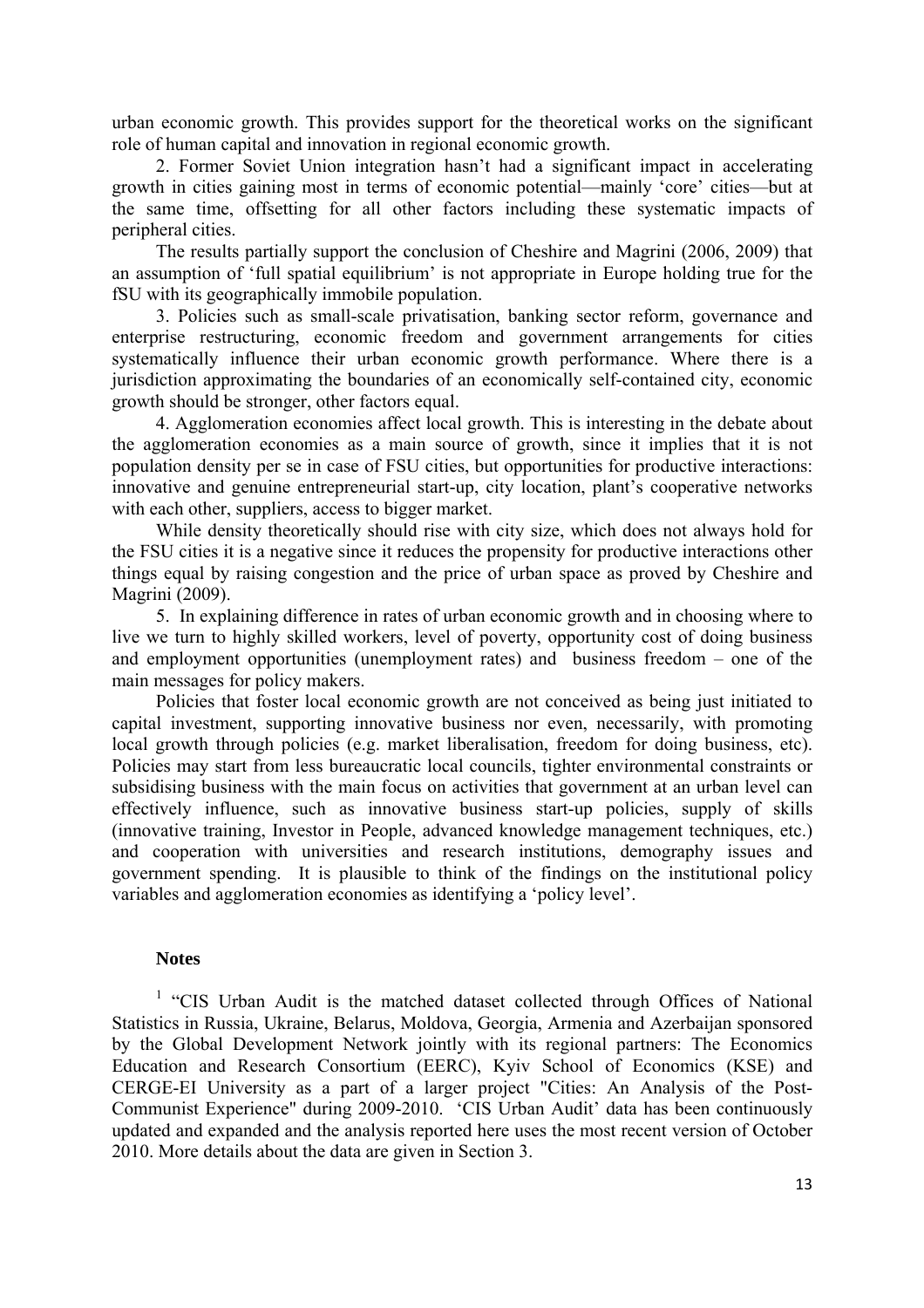<sup>2</sup> For recent surveys of the b-convergence literature see Durlauf and Quah (1999), Magrini (2004).

3 An exception from this is The Eurasian Economic Community (EAEC or EurAsEC) originated from the Customs union between Belarus, Russia and Kazakhstan on 29 March 1996.

<sup>4</sup> For more detailed information please see http://univer.in and http://univ.cc

<sup>5</sup> For more detailed information please see http://www.holidaysexguide.com

6 For more detailed information please see http://www.ebrd.com/pages/research/analysis.shtml

7 For more detailed information please see http://www.heritage.org/Index/

<sup>8</sup> The EU's Nomenclature des Unite's Territoriales Statistiques (NUTS) regions are a nesting set, which tries to reconcile different national territorial divisions. In this study NUTS3 city level data is used.

 $9<sup>9</sup>$  The size of city by number of residents included in the sample varies from less than 50, 000 such as Gori in Georgia, Naryan-Mar and Nazran in Russia to 10,500,000 people in Moscow, Russia.

<sup>10</sup> Please see http://www.urbanaudit.org/help.aspx for further details.

 $11$  To illustrate this process of estimation the technique introduced by Cheshire and Magrini (2009) was implemented with the example of Samara (same for all cities): the urban population of our Samara region / oblast was divided between seven NUTS 3 municipalities for which National Statistics GDP per capita data was available. In 2008 the urban population of Samara core-city was 1,136,221 and Samara's oblast urban population was 2,553,307, hence proportionate distribution of Samara's population between these urban NUTS regions population was 0.4450. These proportions were applied as weights to each of the seven NUTS3 regions' GDP per capita to estimate the value of GDP per capita for the core-city of Samara. The city data for any year were estimated using population weights calculated from national population censuses or registration data for the same period in time to that for which the regions' / oblasts' data (e.g. GDP per capita) related.

<sup>12</sup> Please see Roodman (2006) for more extensive discussion on System GMM estimator.

#### **References**

Acs, Z. J., and Armington, C. (2004) The impact of geographic differences in human capital on service firm formation rates, *Journal of Urban Economics*, 56, 244–278

- Agrawal, A., Kapur, D. and McHale, J. (2008) How do spatial and social proximity influence knowledge flows? Evidence from patent data. Journal of Urban Economics. 64.
- Anselin, L. and Rey, S. J. (1991). Properties of tests for spatial dependence in linear regression models. Geographical Analysis, 23, pp. 112–131.
- Arellano, M. and Bond, S. (1991) Some tests of specification for panel data: Monte Carlo evidence and an application to employment equations. Review of Economic Studies, 58, pp. 277–297.
- Barrios, S., Bertinelli, L., Heinen, A. and Strobl, E. (2007) Exploring the link between local and global knowledge spillovers. Working Paper 6301, MPRA.
- Barro, R. J. (1991) Economic growth in a cross-section of countries. Quarterly Journal of Economics. 106, pp. 407–443.
- Barro, R. J. and Sala-i-Martin, X., 1991. Convergence across states and regions. Brooking Papers on Economic Activity, 1, pp. 107–182.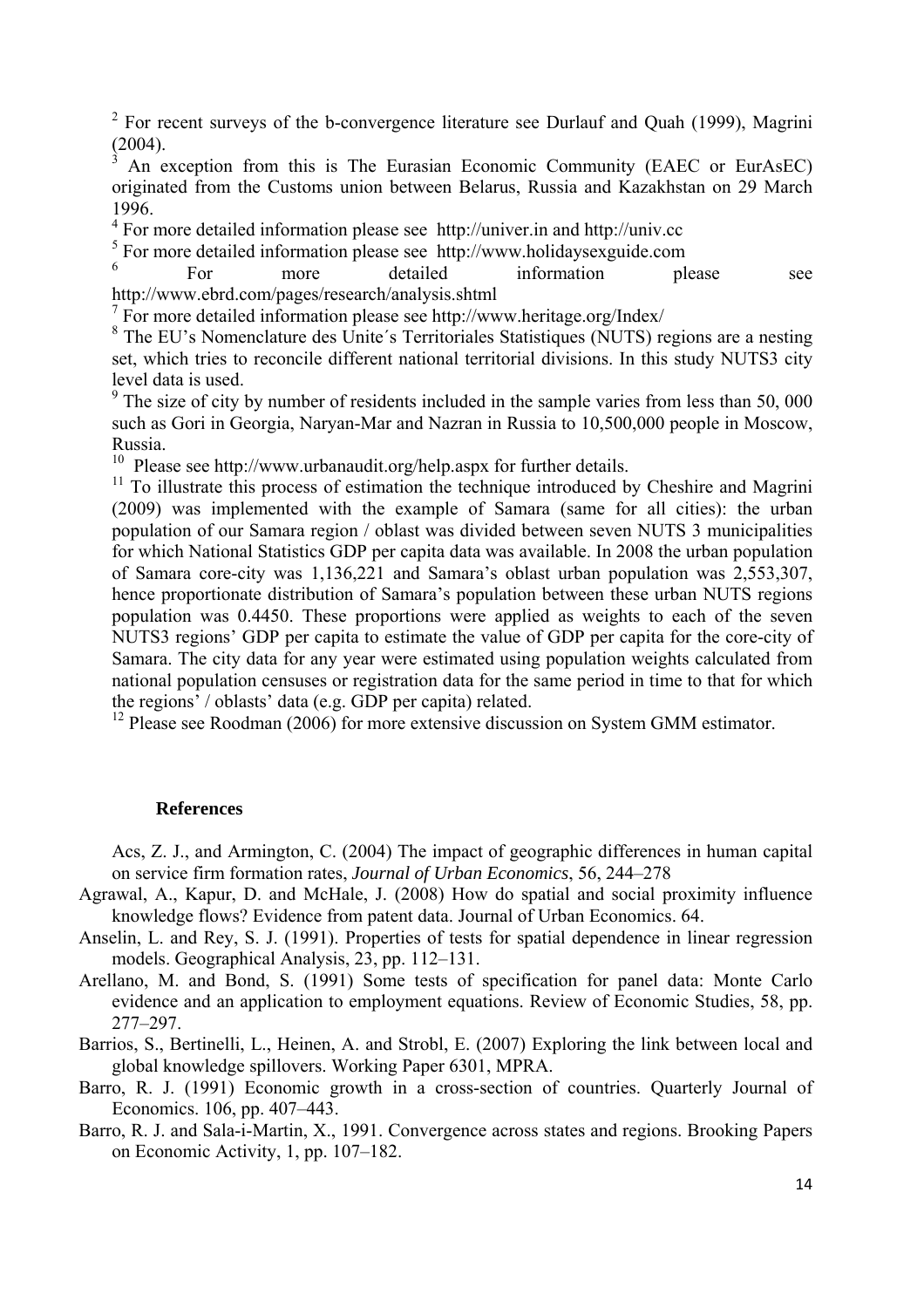- Barro, R. J. and Sala-i-Martin, X. (1992). Convergence. Journal of Political Economy, 100, pp. 223–251.
- Barro, R. J. and Sala-i-Martin, X. (1995) Economic Growth. New York: McGraw-Hill.
- Baumol, W. (1990). Entrepreneurship: Productive, Unproductive, and Destructive. Journal of Political Economy, 98 (5), pp. 893–921.
- Baumol, W. (1993) Entrepreneurship, Management and the Structure of Payoffs. MA, , Cambridge: MIT Press.
- Bernanke, B. and Gurkaynak, R. (1992) Is Growth Exogenous? Taking Mankiw, Romer and Weil Seriously. NBER Working Paper No. 8365.
- Blundell, R. and Bond, S. (1998). Initial conditions and moment restrictions in dynamic panel data models. Journal of Econometrics, 87, pp. 11–143.
- Bond, S. (2002) Dynamic panel data models: A guide to micro data methods and practice. Working Paper, 09/02, Institute for Fiscal Studies. London.
- Bosma, N. and Schutjens, V. (2009) Mapping entrepreneurial activity and entrepreneurial attitudes in European regions. International Journal of Entrepreneurship and Small Business, 7 (2), pp. 191-213.
- Cheshire, P. and Magrini, S. (2000) Endogenous processes in European regional growth: implications for convergence and policy. Growth and Change, 32, pp. 455–479.
- Cheshire, P. and Magrini, S. (2006) Population growth in European cities: weather matters but only nationally. Regional Studies, 40, pp. 23–37.
- Cheshire, P. and Magrini, S. (2009). Urban growth drivers in a Europe of sticky people and implicit boundaries. Journal of Economic Geography, 9, pp. 85–115.
- Cheshire, P. and Malecki, E. (2004) Growth, development and innovation: a look backward and forward. Papers in Regional Science, 83, pp. 249–267.
- Chinitz, B.J. (1961) Contrasts in agglomeration: New York and Pittsburgh. American Economic Review, 51, pp. 279–289.
- Claessens, S. and Djankov, S. (2002) Privatization benefits in Eastern Europe. Journal of Public Economics, 83 (3), pp. 307–324.
- Costa, D. L. and Kahn, M. E. (2000) Power couples: changes in the locational choice of the college educated, 1940-1990. Quarterly Journal of Economics, 115, pp. 1287–1315.
- Davidson, R. and MacKinnon, J. (2004) Econometric Theory and Methods. Oxford: Oxford University Press.
- Doms, M., Lewis, E. and Robb, A. (2010). Local labor force education, new business characteristics, and firm performance. Journal of Urban Economics, 67(1), pp. 61–77.
- Duranton, G. and Puga, D. (2001). Nursery cities: Urban diversity, process innovation, and the life-cycle of products. American Economic Review, 91, 1454–1477.
- Duranton, G. and Puga, D. (2004) Micro-foundations of urban agglomeration economies, in: Henderson, J.V., Thisse, J.-F. (Eds.), Handbook of Urban and Regional Economics. Elsevier, Amsterdam, pp. 2063–2118.
- Durlauf, S. N. and Quah, D. (1999) The new empirics of economic growth, in: Taylor, J. B., Woodford, M. (Eds.), Handbook of Macroeconomics, vol. 1A. North Holland, Amsterdam.
- Evans, G. (2099) Creative cities, creative spaces and urban policy**.** Urban Studies, 46 (5-6), pp. 1003-1040.
- Estrin, S., Korostelva, J., Mickiewicz, T. (2009) Better Means More: Property Rights and High-Growth Aspiration Entrepreneurship, *IZA Discussion Paper* 4396.
- Fairlie, R.W. and Robb, A.M. (2007) Determinants of business success: an examination of Asian-owned businesses in the USA. IZA Discussion Paper 2566.
- Fingleton B. (2001) Equilibrium and economic growth: Spatial econometric models and simulations. Journal of Regional Science, 41(1), pp. 117-147.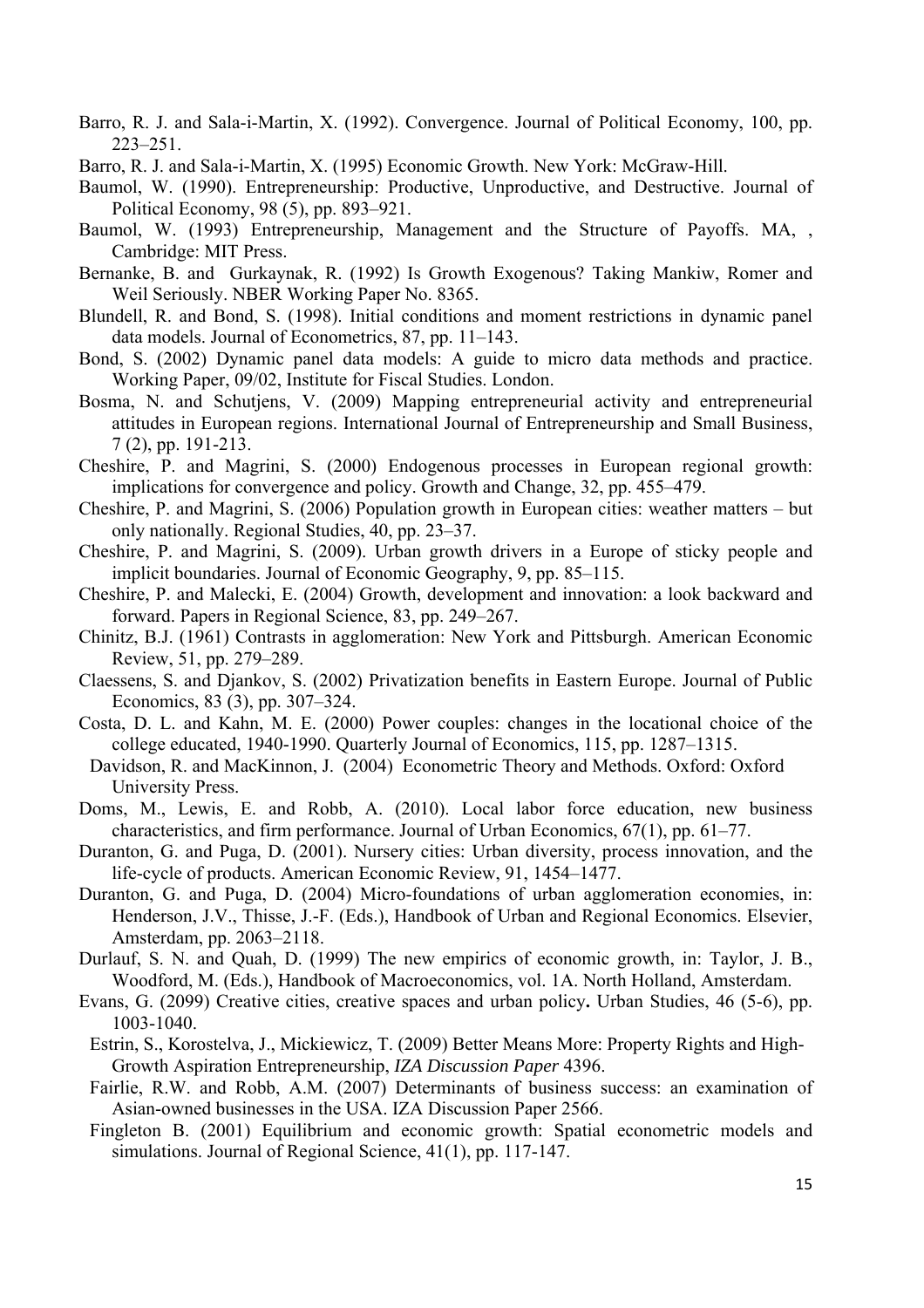- Fischer, M.M., Scherngell, T. and Reismann, M. (2009) Knowledge spillovers and total factor productivity. Evidence using a spatial panel data model. Geographical Analysis, 41.
- Florax, R. J., Folmer, H. and Rey, S. J. (2003). Specification searches in spatial econometrics: the relevance of Hendry's methodology. Regional Science and Urban Economics, 33, pp. 557– 579.
- Florida, R. (2002) The Rise of the Creative Class: And How It's Transforming Work, Leisure, Community and Everyday Life. , New York: Basic Books.
- Florida, R. (2003) Cities and the Creative Class, City and Community. 2(1), pp. 3–19.
- Fujita, M. and Ogawa, M. (1982) Multiple Equillibria and Structural Transitionof Non-Monocentric Urban Configurations. Regional Science and Urban Economics, 12, pp. 161- 196.
- Fujita, M., Krugman, P. and Venables, T. (1999). The Spatial Economy: Cities, Regions, and International Trade. Cambridge: MIT Press.
- Gerlach, H., Ronde, T. and Stahl, K. (2009). Labor pooling in Rand intensive industries. Journal of Urban Economics, 65, pp. 99–111.
- Glaeser, E. L., Scheinkman, J. A. and Shleifer, A. (1995) Economic growth in a cross-section of cities. Journal of Monetary Economics, 36, pp. 117–143.
- Glaeser, E.L. (2007) Entrepreneurship and the City. National Bureau of Economic Research. Working Paper 13551.
- Glaeser, E.L. and Kerr, W.R. (2009) Local industrial conditions and entrepreneurship: how much of the spatial distribution can we explain? National Bureau of Economic Research. Working Paper 14407.
- Glaeser, E.L., Rosenthal S.S. and Strange W.C. (2010) Urban economics and entrepreneurship. Journal of Urban Economics, 67(1), pp. 1–14.
- Helsley, R.W. and Strange, W.C. (1990) Agglomeration economies and matching in a system of cities. Regional Science and Urban Economics, 20, pp. 189–212.
- He, C. and Pan, F. (2010) Economic Transition, Dynamic Externalities and City-industry Growth in China. Urban Studies, 47(1), pp. 121-144.
- Henderson, V. (2002). Urbanisation in Developing Countries. The World Bank Research Observer, 17 (1), pp. 87-112.
- Henderson, V., Wang, H. (2007) Urbanization and city growth: The role of institutions, Regional Science and Urban Economics, 37 283–313.
- Hoeffler, A. (2002) The augmented Solow model and the African growth debate. Oxford Bulletin of Economics and Statistics, 64 (2), pp. 135-158.
- Korosteleva, J and Mickiewicz, T. (2010) Start-Up Financing in the Age of Globalisation. Centre for Comparative Economics. Working Papers 96.
- Krugman, P. (1991) Increasing returns and economic geography. Journal of Political Economy, 99, pp. 483–499.
- Lewis, N. and Donald, B. (2010) A New Rubric for 'Creative City' Potential in Canada's Smaller Cities Urban Studies, 47 (1), pp. 29-54.
- Lucas, R. (1988) On the mechanics of economic development, Journal of Monetary Economics, 22, 3–42.
- Magrini, S. (1998). Modelling Regional Economic Growth: The Role of Human Capital and Innovation. PhD Thesis: London School of Economics.
- Magrini, S. (2004). Regional (di)convergence, in: Henderson, V., Thisse, J.-F. (Eds.), Handbook of Regional and Urban Economics, vol. 4. North-Holland, Amsterdam.
- Mandelman, F. and Montes-Rojas, G.V. (2009) Is Self-employment and Micro-entrepreneurship a Desired Outcome? World Development, 37 (12), pp. 1914-1925.
- Marshall, A. (1920). Principles of Economics. London: MacMillan.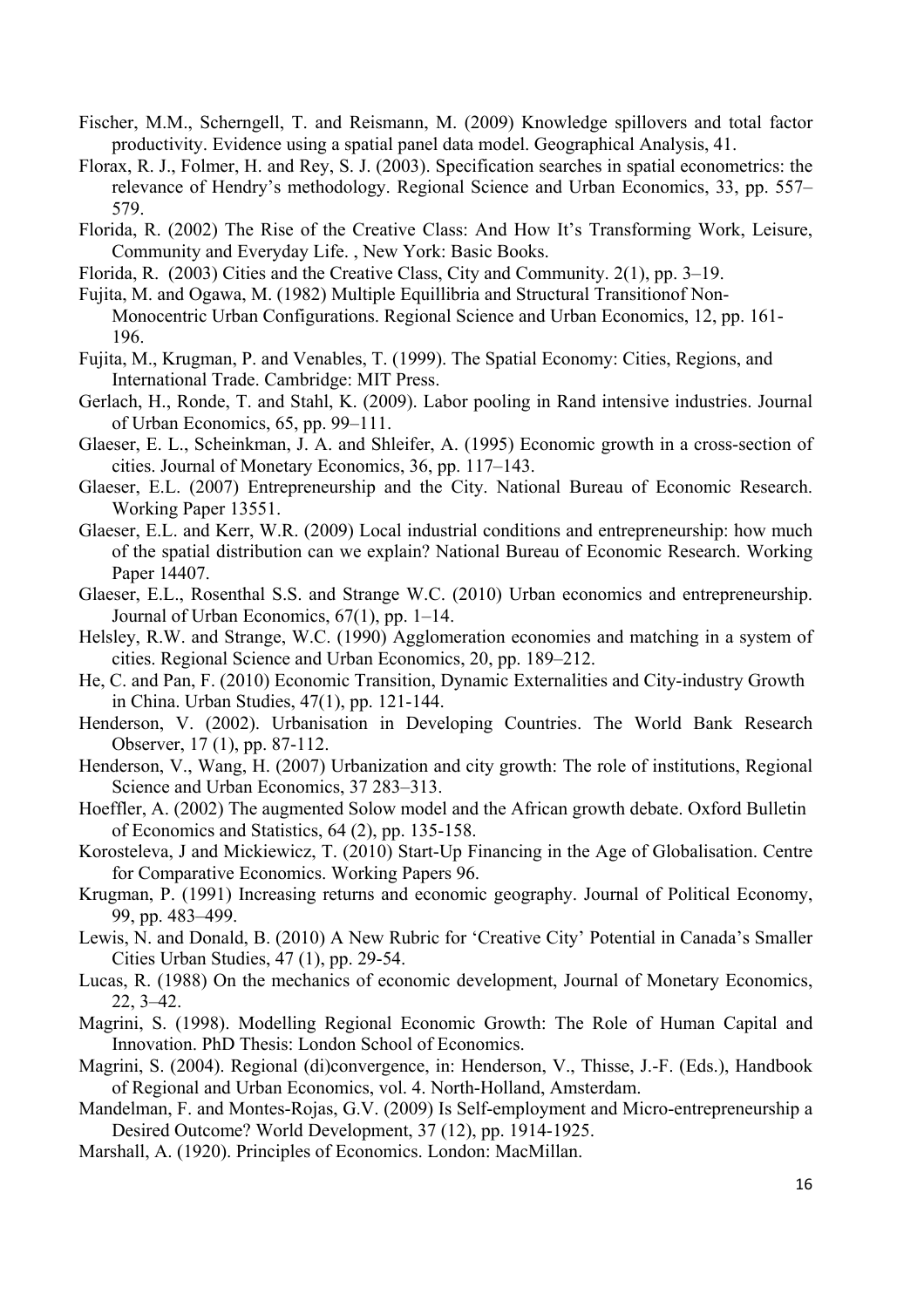- Minniti, M., Bygrave, W. and Autio, E. (2005) Global Entrepreneurship Monitor: 2005 Executive Report, Wellesley, MA: Babson College.
- Moscone, F. and Tosetti, E. (2010) Testing for error cross section independence with an application to US health expenditure. Regional Science and Urban Economics, 40, pp. 283- 291.
- Nickell, S.J. (1981). Economic policy and private investment since the oil crisis. European Economic Review, 16 (1), pp. 57–59.
- Owyang, M., Piger, J., Wall, H., Wheeler. C. (2008) The economic performance of cities: A Markov-switching approach, Journal of Urban Economics 64, 538–550.
- Parker, S. C. (2009) The economics of entrepreneurship. Cambridge: Cambridge University Press.
- Roback, J. (1982) Wages, rents, and the quality of life. Journal of Political Economy, 90, pp. 1257–1278.
- Romer, P. (1986) Increasing returns and long-run growth. Journal of Political Economy, 94, pp. 1002–1037.
- Romer, P. (1990) Endogenous technological change. Journal of Political Economy, 98, pp. S71– S102.
- Romer P. (1994) The origins of endogenous growth. Journal of Economic Perspectives, 8(1), pp. 3-22.
- Roodman, D. (2006) How to Do xtabond2: An Introduction to "Difference" and "System" GMM in Stata. Centre for global development. Working Paper 103.
- Rosenthal, S.S. and Strange, W.C. (2003) Geography, industrial organization, and agglomeration. Review of Economics and Statistics, 85, pp. 377–393.
- Rosenthal, S. S. and Strange, W.C. (2004) Evidence on the nature and sources of agglomeration economies, in: Henderson, J.V., Thisse, J.-F. (Eds.), Handbook of Urban and Regional Economics. Elsevier, Amsterdam, pp. 2119–2172.
- Rosenthal, S.S. and Strange, W.C. (2008) The attenuation of human capital spillovers. Journal of Urban Economics, 64, pp. 373–389.
- Sharma, S (2003) Persistence and stability in city growth, Journal of Urban Economics, 53(2) 300-320.
- Storper, M. (2010) Why does a city grow? Specialisation, human capital or institutions? Urban Studies, 47 (10), pp. 2027-2050.
- Tiebout, C. (1956) A pure theory of local expenditures. Journal of Political Economy, 64, pp. 416–424.
- Transition Report (2010) Recovery and reform. European Bank for Reconstruction and Development (EBRD), 2010.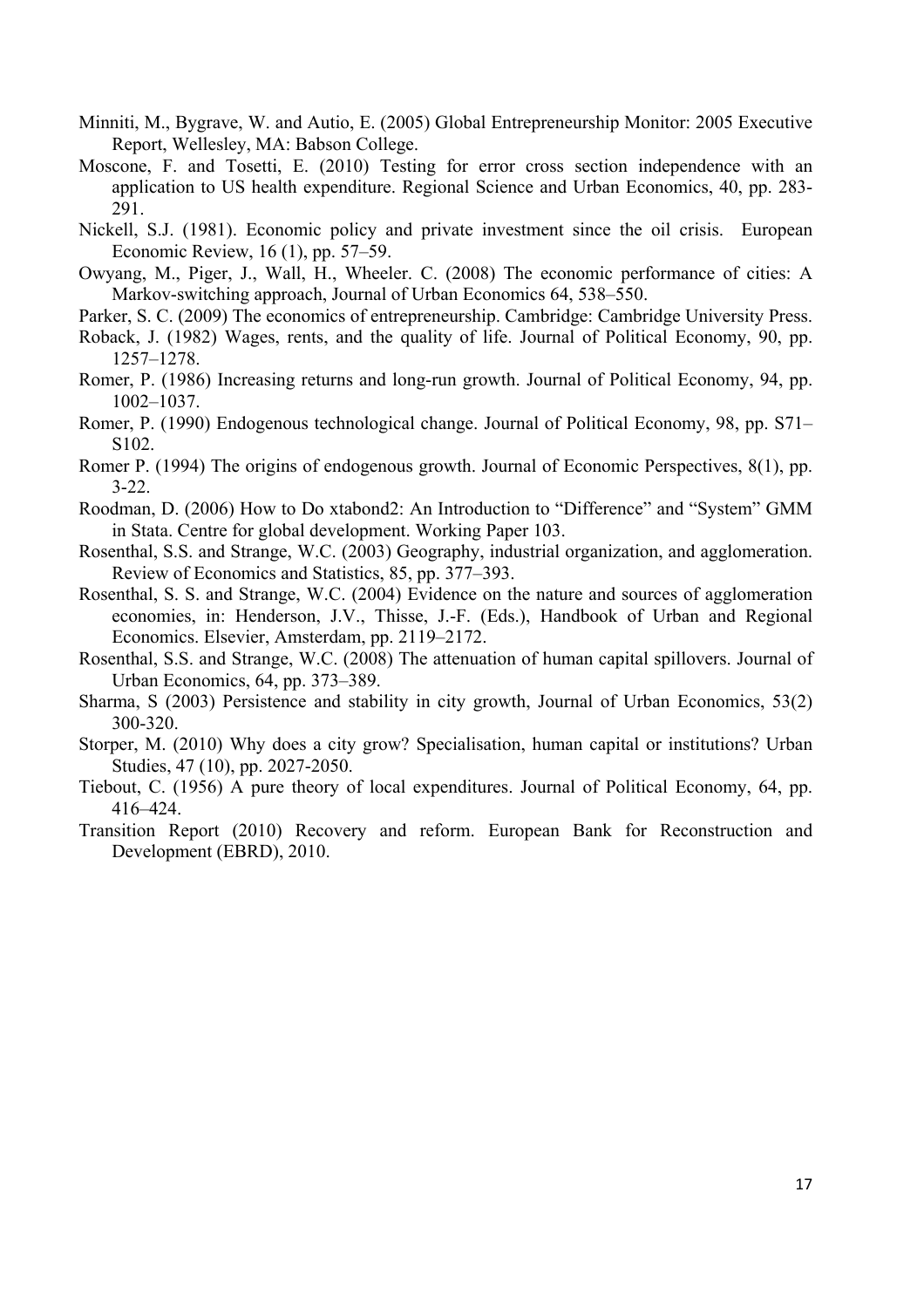# **Appendix A**

| City/Country             | 1996 | City/Country        | 2008   | Rate of change<br>2008/1996, % |  |  |
|--------------------------|------|---------------------|--------|--------------------------------|--|--|
| Arkhangelsk, Russia      | 2870 | Arkhangelsk, Russia | 11226  | 391.1                          |  |  |
| Kazan, Russia            | 3042 | Kazan, Russia       | 11197  | 368.0                          |  |  |
| Lipetsk, Russia          | 2596 | Brest, Belarus      | 10269  |                                |  |  |
| Moscow, Russia           | 4331 | Moscow, Russia      | 33891  | 782.5                          |  |  |
| Murmansk, Russia         | 3205 | Murmansk, Russia    | 11672  | 364.1                          |  |  |
| Perm, Russia             | 2625 | Kiev, Ukraine       | 11411  |                                |  |  |
| Petrozavodsk, Russia     | 2668 | Belgorod, Russia    | 10237  |                                |  |  |
| Saint Petersburg, Russia | 2583 | Hrodna, Belarus     | 10183  |                                |  |  |
| Yaroslavl, Russia        | 2540 | Naryan-Mar, Russia  | 101299 |                                |  |  |
| Vologda, Russia          | 3485 | Vologda, Russia     | 12088  | 346.8                          |  |  |

# **Table A1: Top 10 cities by GDP per capita, USD current prices (1995-2006)**

# **Table A2: Bottom 10 cities by GDP per capita, USD current prices (1995-2006)**

| City/Country        | 1996 | City/Country        | 2008 | Rate of change<br>2008/1996, % |
|---------------------|------|---------------------|------|--------------------------------|
| Cherson, Ukraine    | 826  | Cherson, Ukraine    | 2512 | 304.1                          |
| Elista, Russia      | 846  | Chernigov, Ukraine  | 1959 |                                |
| Gyumri, Armenia     | 436  | Chernovtsy, Ukraine | 1986 |                                |
| Kishinev, Moldova   | 884  | Grozny, Russia      | 2560 |                                |
| Makhachkala, Russia | 658  | Kharkov, Ukraine    | 2355 |                                |
| Nalchik, Russia     | 623  | Nalchik, Russia     | 1774 | 284.7                          |
| Nazran, Russia      | 482  | Nazran, Russia      | 1487 | 308.5                          |
| Vladikavkaz, Russia | 936  | Kirovograd, Ukraine | 2668 |                                |
| Yerevan, Armenia    | 424  | Nikolayev, Ukraine  | 1824 |                                |
| Vanadzor Armenia    | 435  | Ternopil, Ukraine   | 2661 |                                |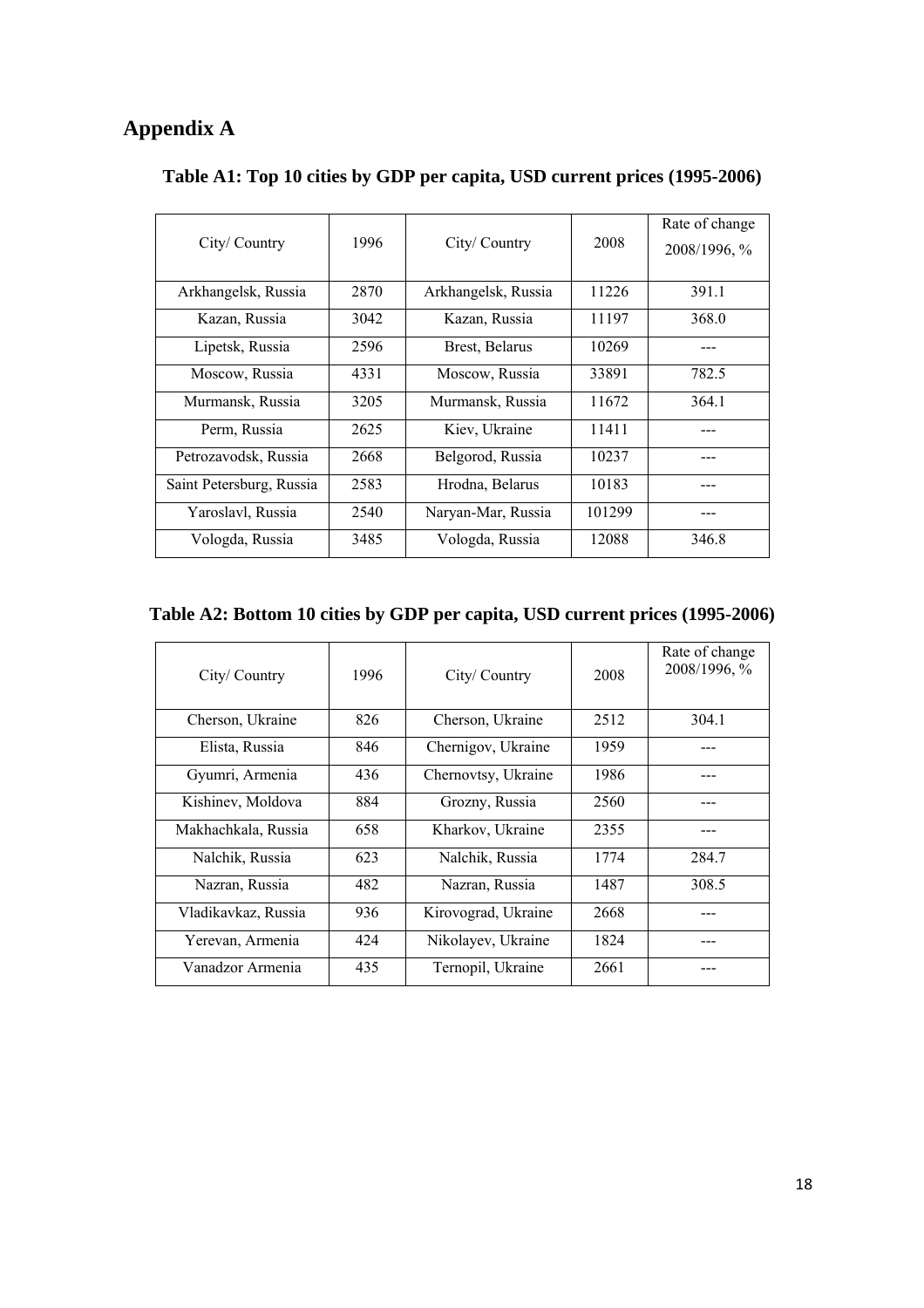| Variable                | Definition                                                                                                                                                    | Mean      | St. dev.   | Min              | Max                | Obs. |
|-------------------------|---------------------------------------------------------------------------------------------------------------------------------------------------------------|-----------|------------|------------------|--------------------|------|
| gdppr                   | GDP per capita, USD                                                                                                                                           | 2884.09   | 5643.41    | 214.88           | 101299.20          | 1157 |
| capital<br>investmt gdp | Ratio of capital investment to GDP                                                                                                                            | 0.23      | 0.16       | 0.01             | 1.51               | 987  |
| <b>SME</b>              | Number of small businesses registered                                                                                                                         | 9604.41   | 22056.23   | 60.00            | 231800.00          | 1160 |
| unemploym               | Unemployment rate, %                                                                                                                                          | 3.45      | 4.08       | 0.10             | $\overline{30.20}$ | 1040 |
| poor                    | Prop. of residents below minimum<br>consumption budget, %                                                                                                     | 36.75     | 22.15      | 0.8              | 96.0               | 1168 |
| university              | Number of universities in city                                                                                                                                | 7.33      | 13.26      | 1.00             | 103.00             | 1372 |
| education               | Prop. of students at level 1 to 6 ISCED<br>in total resident population, %                                                                                    | 14.40     | 6.32       | 1.50             | 44.00              | 1042 |
| resident                | Number of residents in city                                                                                                                                   | 654358.70 | 1142262.00 | 24431            | 10500000           | 1307 |
| expenditure<br>gdp      | Ratio of expenditure of municipality to<br>city GDP                                                                                                           | 0.59      | 0.47       | 0.03             | 5.73               | 1077 |
| capitalcity             | $1 =$ capital-city, 0 otherwise                                                                                                                               | 0.07      | 0.26       | 0.00             | 1.00               | 1372 |
| popdensity              | Population density in the city per sq.<br>km                                                                                                                  | 2708.45   | 1470.94    | 337.70           | 9721.55            | 1307 |
| airpollution            | Air pollution from stationary sources,<br>tons per resident                                                                                                   | 0.29      | 0.55       | 0.00             | 5.46               | 1148 |
| latitude                | Latitude                                                                                                                                                      | 50.70     | 6.20       | 40.10            | 68.58              | 1372 |
| longitude               | Longitude                                                                                                                                                     | 38.12     | 8.34       | 20.31            | 56.19              | 1372 |
| young person<br>index   | Based on the proportion of full-time<br>students in a total population adjusted<br>and rescaled with the minimum of 0 for<br>$0.5\%$ and maximum of 1 for 44% | 0.33      | 0.14       | 0.03             | 1.00               | 1042 |
| peripherality           | $1 = > 1000$ km from Red square,<br>Moscow, 0 otherwise Ratio of tax<br>income to GDP                                                                         | 0.50      | 0.50       | $\boldsymbol{0}$ | $\mathbf{1}$       | 1372 |
| hfbusfree               | Index of economic freedom, 0-100,<br>$0$ – economic repression; $100$ – total<br>freedom of business.                                                         | 55.82     | 6.62       | 40.00            | 85.00              | 1274 |
| banking                 | Banking reform and interest rate<br>liberalisation from 4- to 4+                                                                                              | 2.17      | 0.41       | 1.00             | 3.00               | 1372 |
| compet pol              | Competition policy; from minus $3 - no$<br>competition to 3+ strong competition                                                                               | 2.21      | 0.24       | 1.00             | 2.33               | 1372 |
| small pri               | Small-scale privatisation; from minus 4<br>to $4+$                                                                                                            | 3.72      | 0.56       | 1.00             | 4.00               | 1372 |
| large pri               | Large -scale privatisation; from minus 4<br>to $3+$                                                                                                           | 2.92      | 0.60       | 1.00             | 4.00               | 1372 |
| price lib               | Price liberalisation; from minus 4 to 4+                                                                                                                      | 3.85      | 0.37       | 2.33             | 4.33               | 1372 |
| gov restr               | Governance and enterprise<br>restructuring; from minus 4 to $4+$                                                                                              | 2.05      | 0.30       | 1.00             | 2.33               | 1372 |

# **Table A3: Descriptive statistics and definitions of the variables**

Source: CIS Urban Audit 1995-2008. Project "Cities: An Analysis of the Post-Communist Experience" supported by Economics Education and Research Consortium (EERC), Kyiv School of Economics (KSE) and CERGE-EI University and Global Development Network.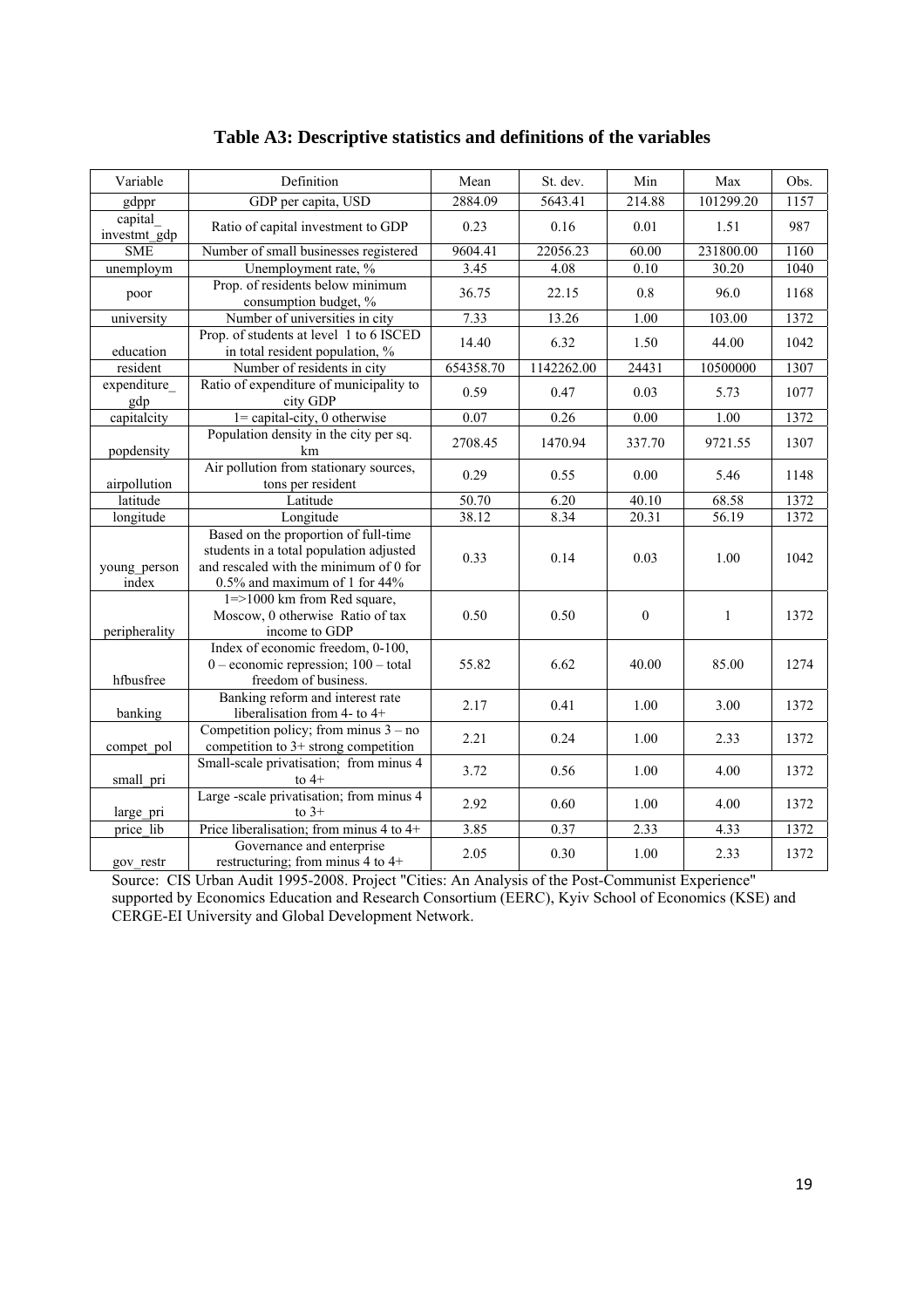#### **Table A4: Correlation matrix for CIS urban audit and EBRD Economic and Research data variables**

|                      | Ingdppr   | $\begin{array}{c} \text{Incapital} \\ \text{invest\_gdp} \end{array}$ | unemploym    | Lnresident     | university | $\label{eq:1} \text{lipoot}$ | capitalcity  | ${\bf In expenditure\_gdp}$ | Impopdensity | airpolution_<br>res | latitude       | longitude | young_person | peripherality | InSME_wage     | hfbusfree    | banking      | compet_pol   | $\pmb{\quad \text{small\_pri} }$ | large_pri | $\rm{price\_lib}$ |
|----------------------|-----------|-----------------------------------------------------------------------|--------------|----------------|------------|------------------------------|--------------|-----------------------------|--------------|---------------------|----------------|-----------|--------------|---------------|----------------|--------------|--------------|--------------|----------------------------------|-----------|-------------------|
| lncapital_invest_gdp | 0.0557    | -1                                                                    |              |                |            |                              |              |                             |              |                     |                |           |              |               |                |              |              |              |                                  |           |                   |
| unemploym            | $-0.2473$ | $-0.1234$                                                             | $\mathbf{1}$ |                |            |                              |              |                             |              |                     |                |           |              |               |                |              |              |              |                                  |           |                   |
| Inresident           | 0.1433    | $-0.0145$                                                             | $-0.3272$    | $\overline{1}$ |            |                              |              |                             |              |                     |                |           |              |               |                |              |              |              |                                  |           |                   |
| university           | 0.2263    | 0.0063                                                                | $-0.1541$    | 0.6822         | -1         |                              |              |                             |              |                     |                |           |              |               |                |              |              |              |                                  |           |                   |
| Inpoor               | $-0.6257$ | $-0.0826$                                                             | 0.0311       | $-0.2006$      | $-0.1547$  | -1                           |              |                             |              |                     |                |           |              |               |                |              |              |              |                                  |           |                   |
| capitalcity          | 0.0317    | 0.0297                                                                | 0.1761       | 0.4508         | 0.5592     | $-0.0668$                    | $\mathbf{1}$ |                             |              |                     |                |           |              |               |                |              |              |              |                                  |           |                   |
| lnexpenditure_gdp    | $-0.2699$ | 0.1924                                                                | $-0.163$     | $-0.2997$      | $-0.3861$  | 0.0925                       | $-0.3782$    | $\mathbf{1}$                |              |                     |                |           |              |               |                |              |              |              |                                  |           |                   |
| Inpopdensity         | 0.0382    | $-0.082$                                                              | 0.1099       | 0.2614         | 0.2896     | 0.0737                       | 0.1921       | $-0.3473$                   |              |                     |                |           |              |               |                |              |              |              |                                  |           |                   |
| airpolution_res      | 0.3688    | $-0.1225$                                                             | $-0.0966$    | $-0.1685$      | $-0.1154$  | $-0.2235$                    | $-0.1165$    | $-0.0714$                   | $-0.1255$    | $\mathbf{1}$        |                |           |              |               |                |              |              |              |                                  |           |                   |
| latitude             | 0.4391    | $-0.1494$                                                             | $-0.395$     | 0.1732         | 0.1175     | $-0.3668$                    | $-0.1459$    | $-0.0571$                   | 0.0406       | 0.3892              | $\overline{1}$ |           |              |               |                |              |              |              |                                  |           |                   |
| longitude            | $-0.0224$ | $-0.0758$                                                             | 0.2078       | $-0.0069$      | $-0.0936$  | $-0.2102$                    | $-0.0209$    | 0.1198                      | $-0.4251$    | 0.1627              | $-0.0395$      | -1        |              |               |                |              |              |              |                                  |           |                   |
| young_person         | $-0.2687$ | $-0.045$                                                              | 0.6961       | $-0.3048$      | $-0.1857$  | 0.1075                       | 0.2069       | $-0.1175$                   | $-0.0315$    | $-0.0247$           | $-0.2954$      | 0.2486    | 1            |               |                |              |              |              |                                  |           |                   |
| peripherality        | $-0.1451$ | 0.0979                                                                | 0.3063       | $-0.3137$      | $-0.2132$  | 0.1422                       | 0.0393       | 0.0896                      | $-0.3206$    | 0.076               | $-0.4302$      | 0.1151    | 0.2559       | $\mathbf{1}$  |                |              |              |              |                                  |           |                   |
| lnSME_wage           | 0.5512    | 0.1101                                                                | $-0.2218$    | 0.7181         | 0.5985     | $-0.5416$                    | 0.3134       | $-0.3187$                   | 0.1812       | 0.0555              | 0.2283         | 0.0279    | $-0.28$      | $-0.1929$     | $\overline{1}$ |              |              |              |                                  |           |                   |
| hfbusfree            | $-0.0031$ | $-0.1633$                                                             | 0.3018       | $-0.0818$      | $-0.039$   | $-0.1277$                    | 0.073        | 0.0247                      | $-0.0729$    | 0.0199              | $-0.0569$      | 0.2458    | 0.2054       | 0.0963        | 0.0291         | $\mathbf{1}$ |              |              |                                  |           |                   |
| banking              | 0.4067    | 0.1045                                                                | 0.1336       | $-0.0783$      | $-0.0064$  | $-0.1182$                    | 0.0198       | $-0.0664$                   | $-0.0267$    | 0.0023              | $-0.213$       | 0.0423    | $-0.0232$    | 0.0989        | 0.2085         | $-0.0404$    | $\mathbf{1}$ |              |                                  |           |                   |
| compet_pol           | 0.2673    | 0.0434                                                                | $-0.4842$    | 0.1485         | 0.065      | $-0.0384$                    | $-0.2058$    | 0.147                       | $-0.2067$    | 0.0887              | 0.3149         | $-0.0565$ | $-0.3858$    | $-0.202$      | 0.2373         | $-0.1274$    | 0.1455       | $\mathbf{1}$ |                                  |           |                   |
| small_pri            | 0.0803    | $-0.2391$                                                             | 0.0021       | $-0.0332$      | $-0.0124$  | $-0.0397$                    | $-0.1503$    | 0.1163                      | $-0.3243$    | 0.0784              | 0.0782         | 0.4187    | $-0.0145$    | 0.014         | 0.2284         | 0.1503       | 0.4451       | 0.4343       | -1                               |           |                   |
| large_pri            | $-0.1493$ | $-0.314$                                                              | 0.1739       | $-0.1094$      | $-0.0394$  | 0.0702                       | $-0.1323$    | 0.0145                      | $-0.266$     | 0.0422              | $-0.0173$      | 0.4486    | 0.1146       | 0.0755        | 0.0934         | 0.2331       | 0.3577       | 0.3198       | 0.8922                           | -1        |                   |
| price_lib            | $-0.0761$ | $-0.0935$                                                             | 0.2762       | $-0.1431$      | $-0.0315$  | 0.1564                       | $-0.0021$    | $-0.1661$                   | $-0.1047$    | 0.0036              | $-0.307$       | 0.2165    | 0.1506       | 0.1665        | $-0.0015$      | 0.2008       | 0.5187       | 0.0892       | 0.5052                           | 0.5773    | $\mathbf{1}$      |
| gov_restr            | 0.1038    | $-0.1678$                                                             | 0.062        | $-0.0594$      | $-0.0151$  | $-0.1116$                    | $-0.1267$    | 0.1553                      | $-0.2681$    | 0.0637              | $-0.0184$      | 0.3783    | $-0.0433$    | 0.0492        | 0.1479         | 0.2613       | 0.4809       | 0.2895       | 0.6673                           | 0.7194    | 0.7633            |

Note: Level of statistical significance is not presented to safe space. Source: CIS Urban Audit 1995-2008; All Variables are taken in logarithms, excluding those available in per cent.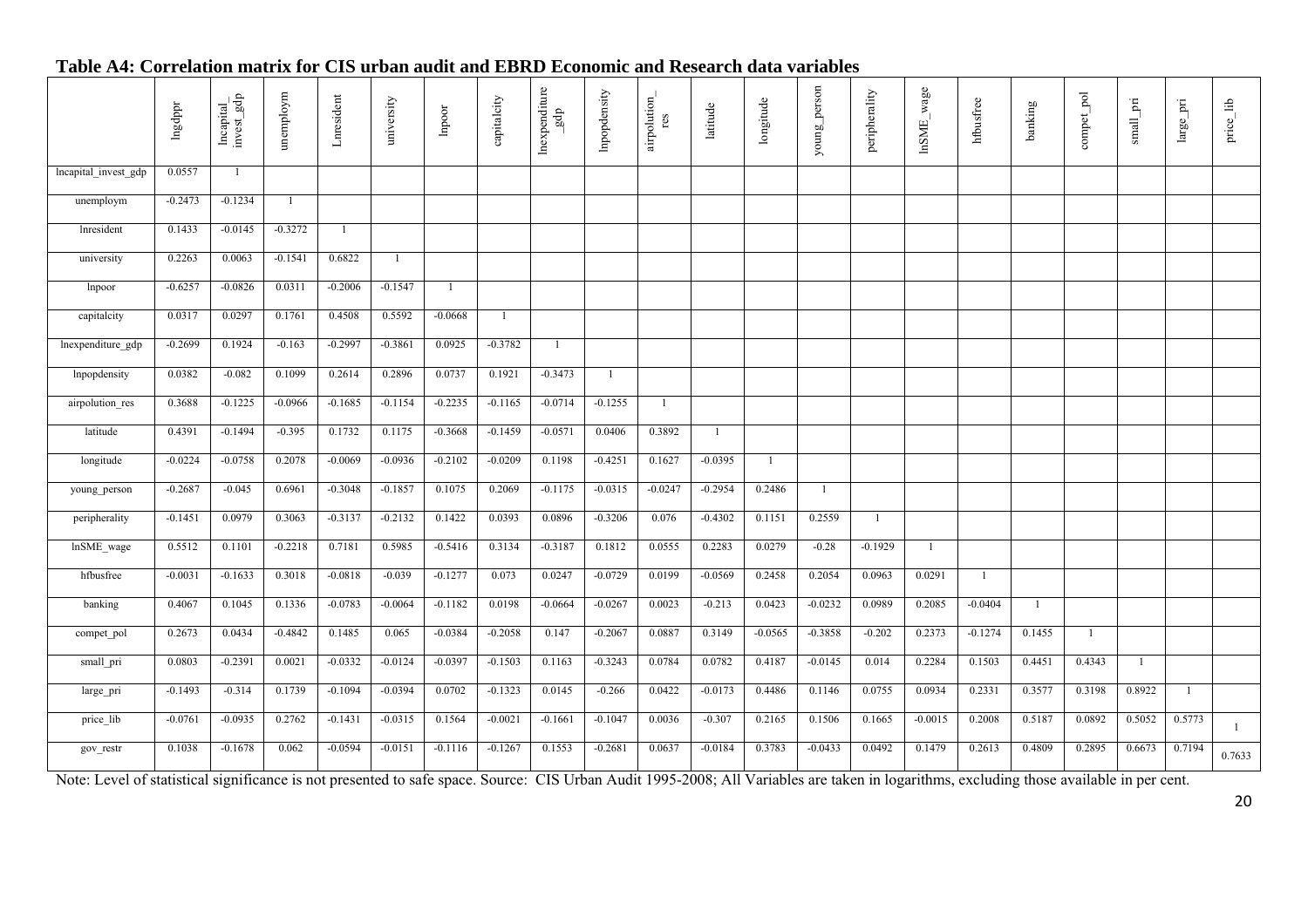|                          |                |                   | Estimation of the model<br>Dependent variable $y_{it}$ (GDP per capita in logarithms) |                   |                |                   |                     |
|--------------------------|----------------|-------------------|---------------------------------------------------------------------------------------|-------------------|----------------|-------------------|---------------------|
| Dependent variable       |                |                   |                                                                                       |                   |                |                   |                     |
| $y_{it}$                 | (1)            | (2)               | (3)                                                                                   | (4)               | (5)            | (6)               | (7)                 |
| $y_{it-1}$               | $0.62***$      | $0.55***$         | $0.54***$                                                                             | $0.62***$         | $0.53***$      | $0.52***$         | $0.62***$           |
|                          | (0.06)<br>0.01 | (0.11)<br>0.01    | (0.10)<br>$-0.04$                                                                     | (0.08)<br>0.05    | (0.10)<br>0.00 | (0.10)<br>$0.06*$ | (0.11)<br>$0.08*$   |
| Incapital investm<br>gdp | (0.04)         | (0.05)            | (0.05)                                                                                | (0.05)            | (0.05)         | (0.06)            | (0.04)              |
|                          | $-0.01$        | $-0.01$           | $-0.01$                                                                               | $-0.01$           | $-0.01$        | $-0.01$           | 0.01                |
| unemploym                | (0.01)         | (0.01)            | (0.01)                                                                                | (0.01)            | (0.01)         | (0.01)            | (0.01)              |
| university               | $0.01**$       | $0.01***$         | $0.01***$                                                                             | $0.01**$          | $0.01*$        | $0.01*$           | $0.01*$             |
|                          | (0.00)         | (0.00)            | (0.00)                                                                                | (0.00)            | (0.00)         | (0.00)            | (0.00)              |
| lnexpenditure gdp        | $-0.20***$     | $-0.30***$        | $-0.20**$                                                                             | $-0.21**$         | $-0.23***$     | $-0.20***$        | $-0.17***$          |
|                          | (0.07)<br>0.01 | (0.09)<br>$-0.05$ | (0.10)<br>$-0.01$                                                                     | (0.08)<br>0.01    | (0.09)<br>0.01 | (0.08)<br>$-0.01$ | (0.06)<br>$-0.04$   |
| Inpopdensity             | (0.05)         | (0.13)            | (0.06)                                                                                | (0.04)            | (0.05)         | (0.05)            | (0.04)              |
|                          | $0.09**$       | $0.07**$          | $0.11**$                                                                              | $0.11***$         | $0.11***$      | $0.08***$         | $0.13**$            |
| airpolution res          | (0.04)         | (0.05)            | (0.05)                                                                                | (0.04)            | (0.04)         | (0.03)            | (0.05)              |
|                          | 0.01           | 0.01              | 0.01                                                                                  | 0.01              | $0.01**$       | $0.01**$          | $0.01***$           |
| latitude                 | (0.01)         | (0.01)            | (0.01)                                                                                | (0.01)            | (0.00)         | (0.00)            | (0.00)              |
| longitude                | 0.00           | $0.01*$           | $\overline{0.00}$                                                                     | 0.00              | 0.00           | 0.01              | 0.00                |
|                          | (0.00)         | (0.00)            | (0.00)                                                                                | (0.00)            | (0.00)         | (0.00)            | (0.00)              |
| LnSME                    | $-0.13*$       |                   | $-0.12*$                                                                              | $-0.11*$          | $-0.30**$      | $-0.33**$         |                     |
|                          | (0.07)         | $-0.31***$        | (0.07)                                                                                | (0.06)            | (0.14)         | (0.16)            |                     |
| Inresident               |                | (0.11)            |                                                                                       |                   |                |                   |                     |
|                          | $-0.17***$     | $-0.18**$         | $-0.20***$                                                                            | $-0.13**$         |                |                   | $-0.09*$            |
| Inpoor                   | (0.07)         | (0.08)            | (0.06)                                                                                | (0.06)            |                |                   | (0.06)              |
| capitalcity              | $-0.04$        |                   | $-0.06$                                                                               | $-0.02$           | $-0.05$        | $-0.11$           | 0.13                |
|                          | (0.11)         |                   | (0.10)                                                                                | (0.09)            | (0.10)         | (0.13)            | (0.17)              |
| hfbusfree                |                |                   | $0.01**$                                                                              |                   |                |                   | $0.01*$             |
|                          |                |                   | (0.00)<br>$0.25*$                                                                     |                   |                |                   | (0.00)<br>$0.58***$ |
| banking                  |                |                   | (0.15)                                                                                |                   |                |                   | (0.19)              |
|                          |                |                   | $-0.12$                                                                               |                   |                |                   |                     |
| compet pol               |                |                   | (0.08)                                                                                |                   |                |                   |                     |
| small pri                |                |                   | $0.51***$                                                                             |                   |                |                   | $0.41***$           |
|                          |                |                   | (0.19)                                                                                |                   |                |                   | (0.10)              |
| large pri                |                |                   |                                                                                       | $-0.05$           | $-0.01$        |                   |                     |
|                          |                |                   |                                                                                       | (0.07)<br>$-0.07$ | (0.07)<br>0.08 |                   | 0.11                |
| price lib                |                |                   |                                                                                       | (0.26)            | (0.21)         |                   | (0.21)              |
|                          |                |                   |                                                                                       | $0.39*$           | $0.22*$        |                   | $0.61***$           |
| gov restr                |                |                   |                                                                                       | (0.21)            | (0.21)         |                   | (0.23)              |
| lnSME wage               |                |                   |                                                                                       |                   | $0.25*$        | $0.27**$          |                     |
|                          |                |                   |                                                                                       |                   | (0.13)         | (0.14)            |                     |
| young person             |                |                   |                                                                                       |                   |                |                   | $-0.15$             |
|                          |                |                   |                                                                                       |                   |                |                   | (0.15)<br>0.03      |
| peripherality            |                |                   |                                                                                       |                   |                |                   | (0.04)              |
|                          | 0.93           | 1.22              | $4.19***$                                                                             | 1.48              | $4.83***$      | 4.28***           | $6.08***$           |
| constant                 | (0.64)         | (0.97)            | (1.46)                                                                                | (1.25)            | (1.71)         | (1.47)            | (1.58)              |
| Number of obs.           | 726            | 771               | 726                                                                                   | 726               | 729            | 729               | 738                 |
| F-statistics             | 875.5          | 644.1             | 1285.8                                                                                | 1170.7            | 1101.1         | 998.6             | 1619.5              |
| Pr > Z AR(2)             | 0.31           | 0.53              | 0.51                                                                                  | 0.18              | 0.45           | 0.73              | 0.34                |
| Hansen test              | 0.22           | 0.070             | 0.25                                                                                  | 0.13              | 0.32           | 0.39              | 0.19                |

**Table A5: Urban growth model estimation results: System GMM**